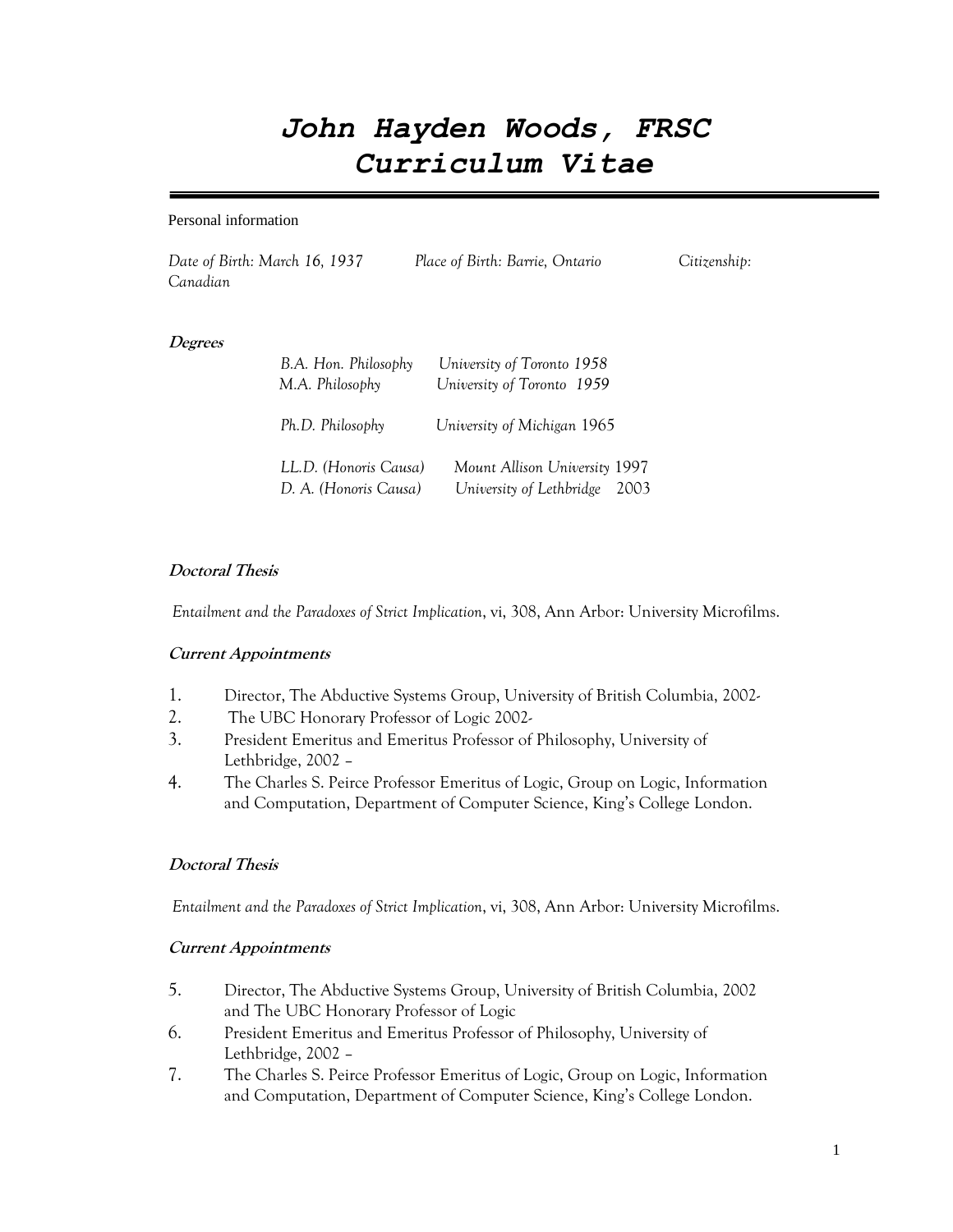# **Past Appointments (Regular)**

- 1. University of Toronto, 1962 1971
- 2. University of Victoria, 1971 1976
- 3. University of Calgary, 1976 1979
- 4. University of Lethbridge, 1979 2002

# **Past Appointments (Visiting)**

- 1. Visiting Associate Professor, The Summer Institute of Philosophy, University of Calgary, 1965
- 2. Visiting Associate Professor, Summer Institute of the Linguistic Society of America, Ann Arbor, 1967
- 3. Visiting Associate Professor, The Summer Institute of Philosophy, University of Calgary, 1965
- 4. Visiting Associate Professor, University of Michigan, Summer Instute of the Linguistics Society of America, 1967
- 5. Visiting Professor, Stanford University, 1968-69, 1971, 1994
- 6. Visiting Professor, Laurentian University, 1969
- 7. Visiting Professor, Department of Discourse Analysis, University of Amsterdam (third trimester), 1987-2001
- 8. Visiting Professor, University of Groningen, 1987, 1988
- 9. Fellow, The Netherlands Institute for Advanced Study, 1990
- 10. Vonhoff Professor of Humanities, Faculty of Philosophy, University of Groningen, 2001
- 11. Visiting Professor, Group on Logic and Cognition, Sun Yat-sen University, 2012.

## *List of Publications*

## RESEARCH MONOGRAPHS (SOLO-AUTHORED)

- 1. *The Logic of Fiction: A Philosophical Sounding of Deviant Logic*, iii, 152, The Hague and Paris: Mouton and Co, 1974.
- 2. *Engineered Death: Abortion, Suicide, Euthanasia, Senecide*, xiv, 170, Ottawa: The University of Ottawa Press/Editions de l'Université d'Ottawa, 1978.
- 3. *Aristotle's Earlier Logic*, xiii, 216, Oxford: Hermes Science Publications, 2001.
- 4. *Paradox and Paraconsistency: Conflict Resolution in the Abstract Sciences*, xviii, 362, Cambridge: Cambridge University Press, 2003.
- *5. The Death of Argument: Fallacies in Agent-Based Reasoning*, xxvii, 375. Dordrecht and Boston: Kluwer, 2004. Paperback in 2010
- 6. *The Logic of Fiction*, 2<sup>nd</sup> edition, with a Foreword by Nicholas Griffin, xvi, 229. London: College Publications, 2009.
- 7. *Errors of Reasoning: Naturalizing the Logic of Inference, xvii, 572,* volume 45 of Studies in Logic London: College Publications London, 2013. Reprinted with corrections in 2014.8.
- 8. *Aristotle's Earlier Logic,* second expanded edition, *xviii,* 274, volume 53 in Studies in Logic, London: College Publications, 2014.
- 9. *Truth in Fiction: Rethinking its Logic,* xiv, 239, volume 391 in the *Synthese* Library, Cham: Springer, 2018. Paperback in 2018.
- 10. *Is Legal Reasoning Irrational? An Introduction to the Epistemology of Law,* vi, 363, second research-emended edition, volume 2 of Logic and Law, London: College Publications, 2018.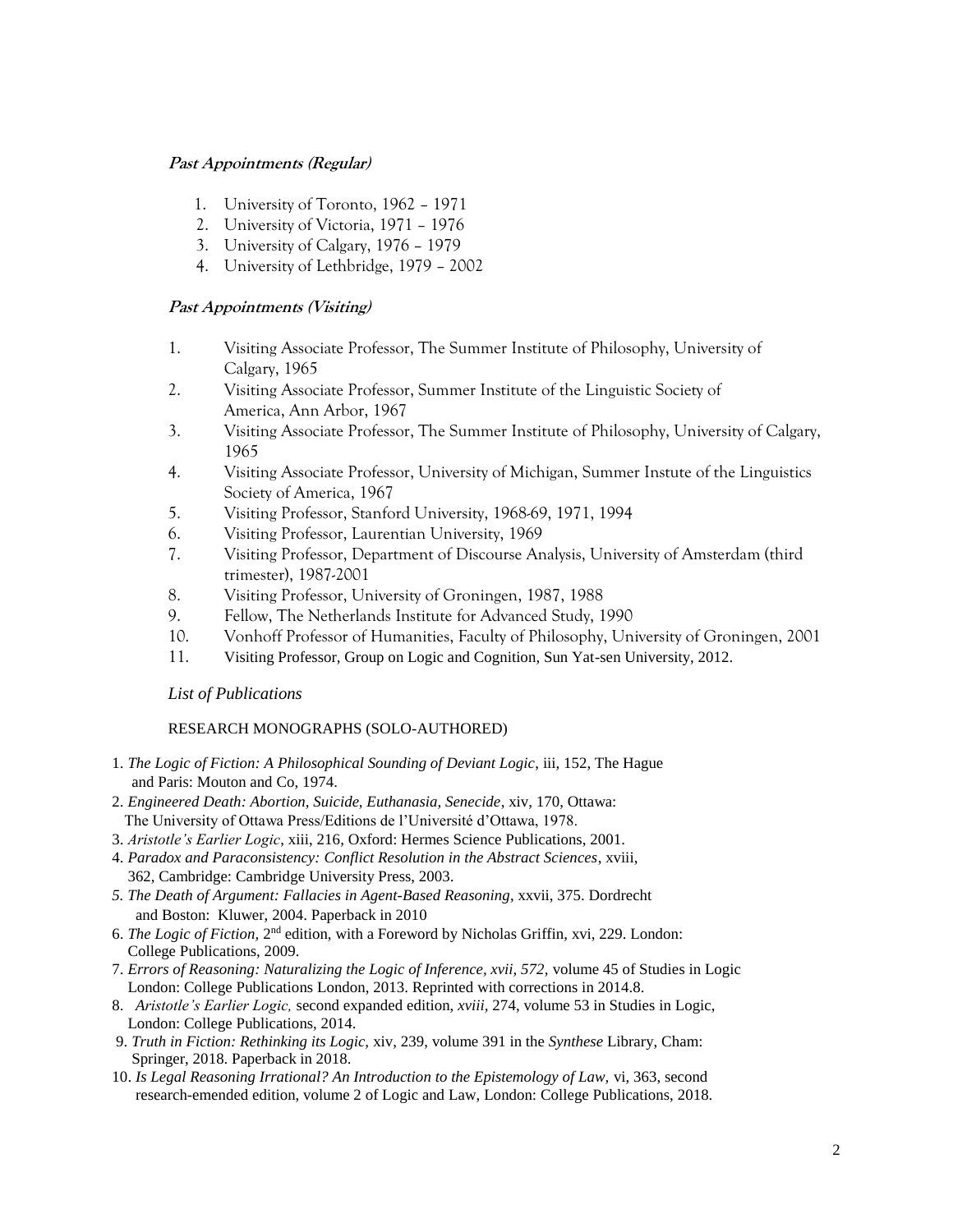#### FORTHCCOMING WORKS

1. Three Grades of Deductive Involvement: How to naturalize proof-theory, to appear in 2022.

## RESEARCH MONOGRAPHS (CO-AUTHORED)

- *1. Fallacies: Selected Papers 1972-1982*, iv, 320, Dordrecht and Providence, Foris Publications, 1989 (with Douglas Walton).
- 2. *Critique de l'Argumentation*, xii, 233, Paris: Editions Kimé, 1992 (with Douglas Walton).
- 3. *Fundamentals of Argumentation Theory: A Handbook of Classical Backgrounds and Contemporary Developments*, xi, 424, Hillsdale, N.J. and London: Erlbaum, 1996 (with Frans H. van Eemeren, *et al*.).
- 4. *Handboek Argumentatetheorie,* xi, 529, Martinus Nijhoff uitgevers, 1997 (with Frans H. van Eemeren *et. al.*).
- 5. *Agenda Relevance: An Essay in Formal Pragmatics*, xv, 508, volume 1 of *A Practical Logic of Cognitive Systems*, Amsterdam: North Holland, 2003 (with Dov M. Gabbay).
- 6. *The Reach of Abduction: Insight and Trial,* xviii, 476, volume 2 of *A Practical Logic of Cognitive Systems,* Amsterdam: North-Holland, 2005 (with Dov M. Gabbay).
- 7. *Fallacies: Selected Papers 1972-1982*, 2nd edition, with a Foreword by Dale Jacquette, xvi, 322. London: College Publications, 2007 (with Douglas Walton).

# ACADEMIC TEXTBOOKS (SOLO--AUTHORED)

- 1. *Proof and Truth: Mathematical Logic for Non-Mathematicians*, xiv, 192, Toronto: Peter Martin Associates, 1974.
- 2. *Is Legal Reasoning Irrational? An Introduction to the Epistemology of Law*, volume 2
- of the Law and Society series*, v*, 296, London: College Publications, 2015. Textbook edition.

## ACADEMIC TEXTBOOKS (CO-AUTHORED)

- 1. *Argument: The Logic of Fallacies*, xiv, 273, Toronto and New York: McGraw-Hill, 1982 (with Douglas Walton).
- 2. *Argument: Critical Thinking, Logic and the Fallacies,* viii, 344, Toronto: Prentice Hall, 2000 (with Andrew Irvine and Douglas Walton); a new edition revised and extended of Woods and Walton 1982.
- 3. Argument: Critical Thinking, Logic and the Fallacies, 2<sup>nd</sup> revised edition, viii, 344, Toronto: Prentice-Hall, 2003 (with Andrew Irvine and Douglas Walton).

## EDITED RESEARCH VOLUMES (SOLO-EDITED)

1. *Fictions and Models: New Essays,* edited, with a Foreword by Nancy Cartwright, iii, 442, Munich: Philosophia Verlag, 2010.

## EDITED RESEARCH VOLUMES (CO-EDITED)

- 1. *Necessary Truth*, edited, vi, 266, New York: Random House, 1969 (with L.W. Sumner).
- 2. *Formal Semantics and Literary Theory*, edited, iv, 267, Amsterdam: North-Holland, 1979 (with Thomas Pavel).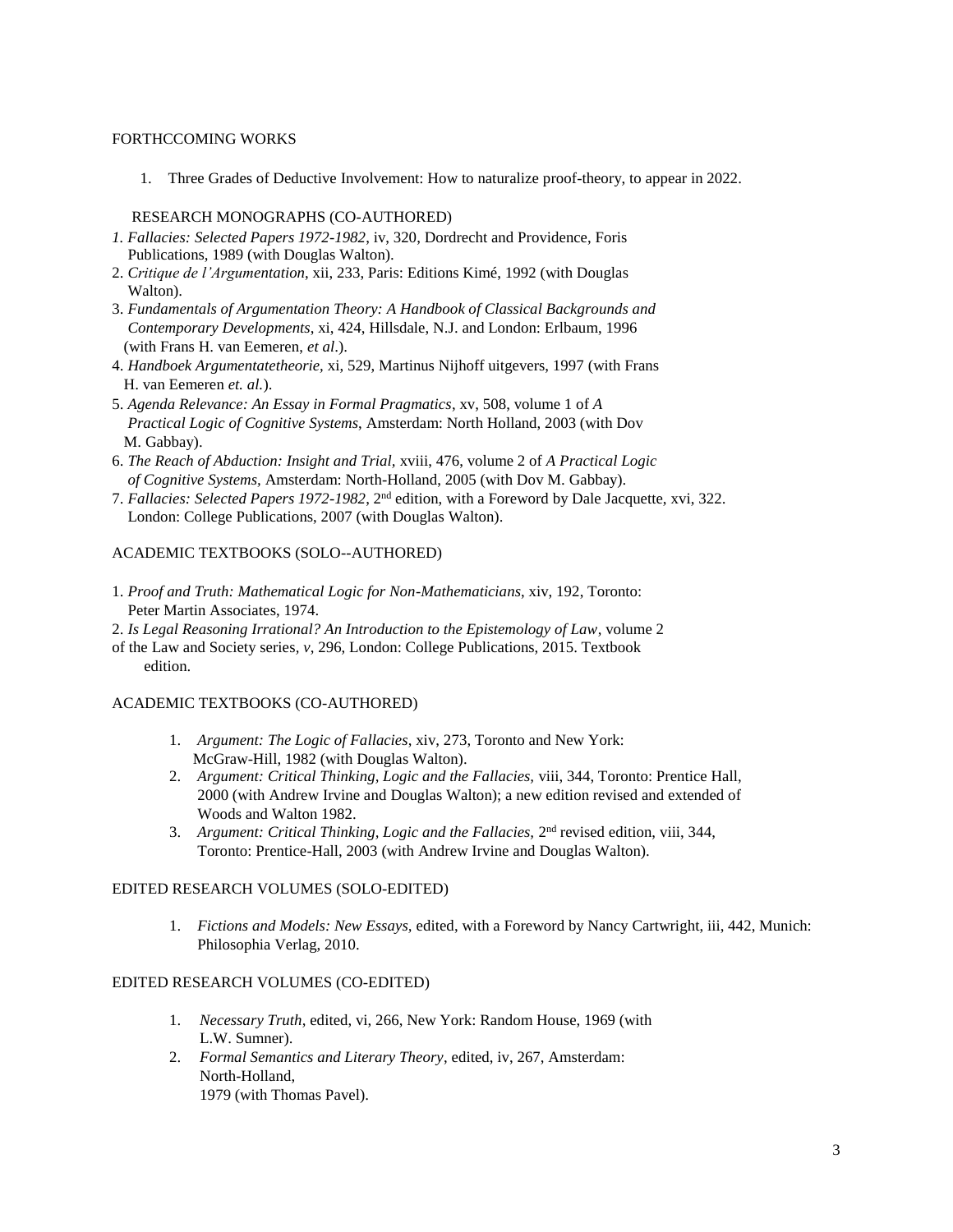- 2. *The Importance and Relevance of the Humanities in the Present Day*, ix, 107, edited, Waterloo: Wilfrid Laurier University Press, 1979 (with Harold Coward).
- 3. *Human Survivability in the Twenty-First Century*, edited, 136, Toronto: University of Toronto Press, 1999 (with David Hayne).
- 4. *Logical Consequence: Rival Approaches*, edited, iv, 325, Oxford: Hermes Science Publications, 2001 (with Bryson Brown).
- 5. *Studies in Logic and Practical Reasoning,* Amsterdam: North-Holland, 2002-2006 *(*with *Dov M. Gabbay,* Jörg Siekman, and Johan van Benthem).
- 6. *New Essays in Exact Philosophy: Logic, Mathematics and Science,* vii, 329, Oxford: Hermes Science, 2001 (with Bryson Brown).
- 7. *We Will Show Them: Essays in Honour of Dov Gabbay,* volume 1, edited, xxvi, 774, London: College Publications, 2005 (with Sergei Artemov, Howard Barringer, Artur d'Avila Garcez and Luis C. Lamb).
- 8. *We Will Show Them: Essays in Honour of Dov Gabbay,* volume 2, edited, xxvi, 783, London: College Publications, 2005 (with Sergei Artemov, Howard Barringer, Artur d'Avila Garcez and Luis C. Lamb).
- 9. *Logos and Language: Essays in Honour of Julius Moravcsik,* edited, vi, 236. London: College Publications, 2008 (with Dagfinn Follesdal).
- 10. *International Directory of Logicians: Who's Who in Logic*, ii, 399, edited, London: College Publications, 2009 (with Dov M. Gabbay).
- 11. *Inconsistency Robustness,* edited, volume 52 of Studies in Logic, *lxxi,* 535, London: College Publications, 2015 (with Carl Hewitt).

# HANDBOOK OF THE HISTORY OF LOGIC (CO-EDITED)

- 1. *Handbook of the History of Logic*, edited, volume 1, *Greek, Indian and Arabic Logic*, vii, 628. Amsterdam: North-Holland, 2004 (with Dov M. Gabbay).
- 2. *Handbook of the History of Logic*, edited, volume 3, *The Rise of Modern Logic I: From Leibniz to Frege*, x, 770, Amsterdam: North-Holland, 2004 (with Dov M. Gabbay).
- 3. *Handbook of the History of Logic,* edited*,* volume 7, *Logic and the Modalities in the Twentieth Century,* xi, 719, Amsterdam: North-Holland, 2006 *(*with Dov M. Gabbay*).*
- 4. *Handbook of the History of Logic,* edited, volume 8, *The Many Valued and Nonmonotonic Turn in Logic,* xii, 689*,* Amsterdam: North-Holland, 2007 (with Dov M. Gabbay).
- 5. *Handbook of the History of Logic,* edited, volume 4, *British Logic in the Nineteenth Century*, xiv, 735, Amsterdam: North-Holland, 2008 (with Dov M. Gabbay).
- 6. *Handbook of the History of Logic,* edited, volume 2, *Mediaeval and Renaissance Logic,* x, 716 Amsterdam: North-Holland, 2008 (with Dov M. Gabbay).
- 7. *Handbook of the History of Logic,* edited, volume 5, *Logic from Russell to Church*, xii, 1056, Amsterdam: North-Holland, 2009 (with Dov M. Gabbay).
- 8. *Handbook of the History of Logic*, edited, volume 10, *Inductive Logic*, *xi,* 800, Amsterdam: North-Holland, 2011 (with Dov M. Gabbay and Stephan Hartmann).
- 9. *Handbook of the History of Logic*, edited, volume 6, *Sets and Extensions in the Twentieth Century, xii,* 865, Amsterdam: North-Holland, 2012 (with Dov M. Gabbay and Akihiro Kanamori).
- 10. *Handbook of the History of Logic,* volume 11, *Logic: A History of its Central Concepts*  (edited), *ix,* 705, Amsterdam: North-Holland, 2012 (with Dov M. Gabbay, and Jeffry Pelletier).
- 11. *Handbook of the History of Logic, edited,* volume 9, *Logic and Computation*, *xii,* 734, Amsterdam: North-Holland, 2014 ( with Dov M. Gabbay and Jörg Siekmann).

HANDBOOK OF THE PHILOSOPHY OF SCIENCE (CO-EDITED)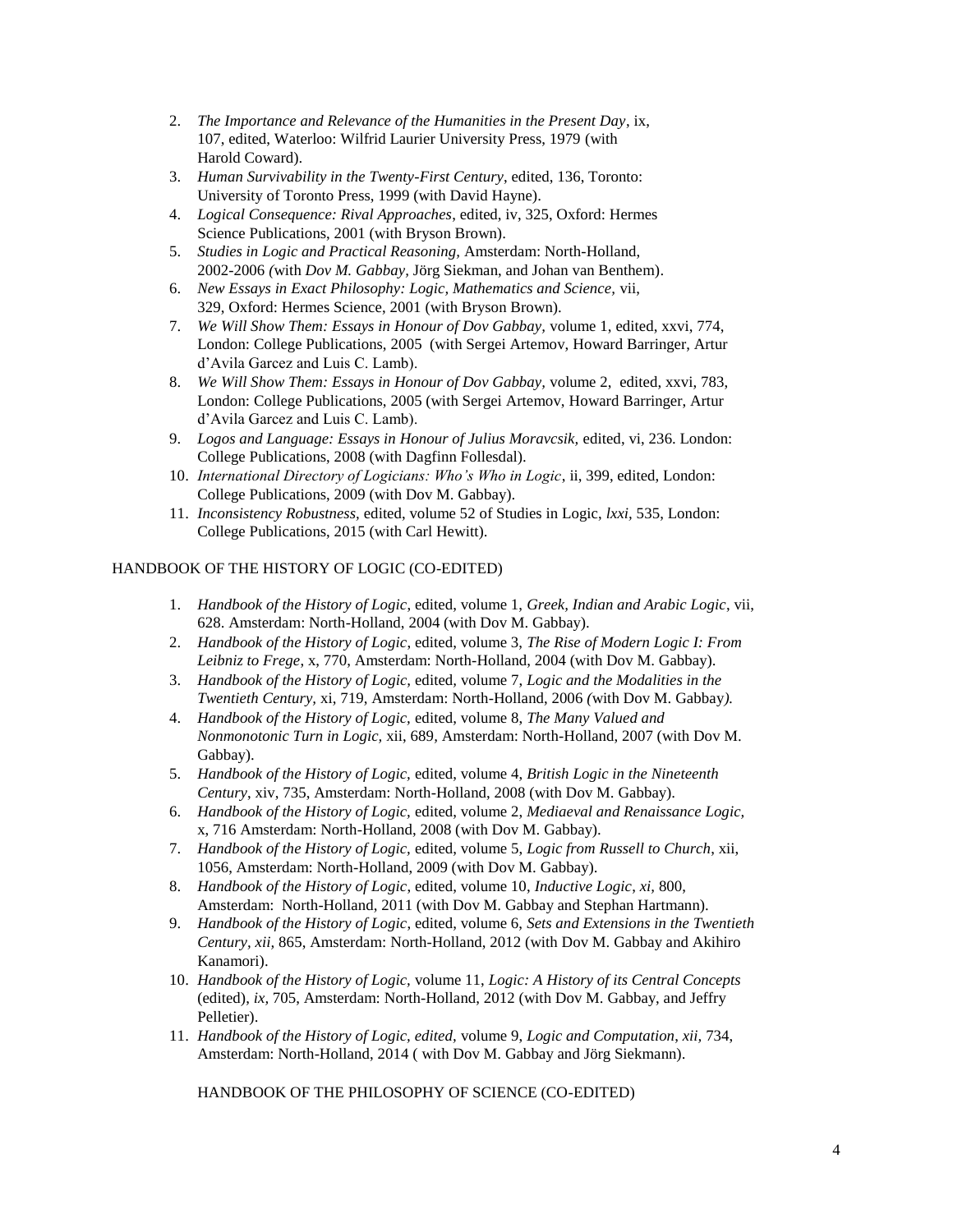- 1. *Handbook of the Philosophy of Science,* edited by Dov M. Gabbay, John Woods and Paul Thagard, volume 5, *Philosophy of Logic,* xi, 1173, edited by Dale Jacquette, Amsterdam: Elsevier, 2006.
- 2. *Handbook of the Philosophy of Science*, edited by Dov M. Gabbay, John Woods and Paul Thagard, volume 2, *Philosophy of Physics*, xxii, 1434, edited by Jeremy Butterfield and John Earman. Amsterdam: Elsevier, 2006.
- 3. *Handbook of the Philosophy of Science,* edited by Dov M. Gabbay, John Woods and Paul Thagard, volume 12, *Philosophy of Psychology and Cognitive Science,* xvii, 502, edited by Paul Thagard, Amsterdam: Elsevier, 2006.
- 4. *Handbook of the Philosophy of Science,* edited by Dov M. Gabbay, John Woods and Paul Thagard, volume 15, *Philosophy of Anthropology and Sociology,* xii, 883, edited by Stephen Turner and Mark Risjord. Amsterdam: Elsevier, 2006.
- 5. *Handbook of the Philosophy of Science,* edited by Dov M. Gabbay, John Woods and Paul Thagard volume 3, *Philosophy of Biology,* xvii*,* 638, edited by Mohan Matthen and Christopher Stephens, Amsterdam: North-Holland, 2007.
- 6. *Handbook of the Philosophy of Science,* edited by Dov M. Gabbay, John Woods and Paul Thagard, volume 1, *Focal Issues,* vi, 683, edited by Theo Kuipers, Amsterdam: NorthHolland, 2007.
- 7. *Handbook of the Philosophy of Science,* edited by Dov M. Gabbay, John Woods and Paul Thagard, volume 8, *Philosophy of Information,* xiii, 807, edited by Pieter Adriaans and Johan van Benthem: Amsterdam: North-Holland, 2008.
- 8. *Handbook of the Philosophy of Science,* edited by Dov M. Gabbay, John Woods and Paul Thagard, volume 4, *Philosophy of Mathematics,* xiii, 717, edited by Andrew Irvine: Amsterdam: North-Holland, 2009.
- 9. *Handbook of the Philosophy of Science,* edited by Dov M. Gabbay, John Woods and Paul Thagard, volume 9, *Philosophy of Technology and Engineering Sciences,* xvii, 1453, edited by Anthonie Meijers, Amsterdam: North-Holland, 2009.
- 10. *Handbook of the Philosophy of Science,* edited by Dov M. Gabbay, John Woods and Paul Thagard, volume 11, *Philosophy of Ecology, xii,* 444, edited by Bryson Brown, Kevin de LaPlante and Kent Peacock, Amsterdam: North-Holland, 2011.
- 11. *Handbook of the Philosophy of Science,* edited by Dov M. Gabbay, John Woods and Paul Thagard, volume 10, *Philosophy of Complex Systems, xiii,* 952, edited by Clifford Hooker, Amsterdam: North-Holland, 2011.
- 12. *Handbook of the Philosophy of Science,* edited by Dov M. Gabbay, John Woods and Paul Thagard, volume 7, *Philosophy of Statistics, xvi,* 1229, edited by Prasanta Bandyopadhyay and Malcolm Forster, Amsterdam: North-Holland, 2011.
- 13. *Handbook of the Philosophy of Science,* edited by Dov M. Gabbay, John Woods and Paul Thagard, volume 16, *Philosophy of Medicine, x,* 500, edited by Fred Gifford, Amsterdam: North-Holland, 2011.
- 14. *Handbook of the Philosophy of Science,* edited by Dov M. Gabbay, John Woods and Paul Thagard, volume 6, *Philosophy of Chemistry, xi,* 563, edited by Andrea Woody, Paul Needham and Robin Hendry, 2011.
- 15. *Handbook of the Philosophy of Science,* edited by Dov M. Gabbay, John Woods and Paul Thagard, volume 14, *Philosophy of Linguistics, xx,* 574, edited by Ruth Kempson, Nicholas Asher and Tim Fernando, Amsterdam: North-Holland, 2012.
- 16. *Handbook of the Philosophy of Science,* edited by Dov M. Gabbay, John Woods and Paul Thagard, volume 13, *Philosophy of Economics,* xvi 903, edited by Uskali Maki, Amsterdam: North-Holland, 2012.

## GUEST-EDITED JOURNAL SPECIAL ISSUES (SOLO-EDITED)

- 1. *Dedicated to the Memory of Dale Jacquette*, in a special number of *Journal of Applied Logics The IfCoLoG Journal of Logics and Their Applications*:, 4 (2018), 3557-3834..
- 2. *Douglas Walton Remembered, Journal of Applied Logics: The IfCoLoG Journal of Logics and their Applications,* 8 (2021), 2-320.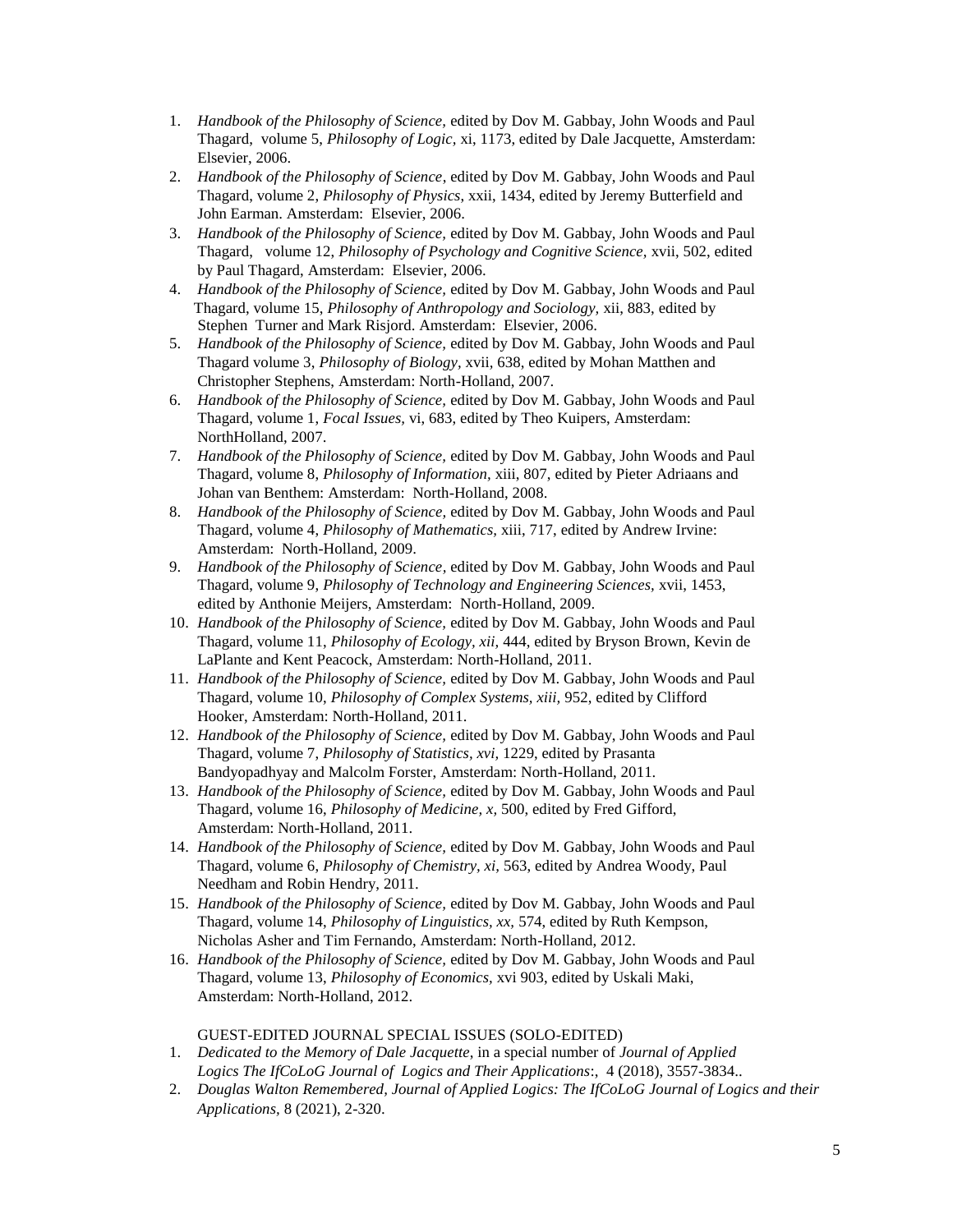GUEST-EDITED JOURNAL SPECIAL ISSUES (CO-EDITED)

- 1. *Proceedings of the Victoria Conference on Formal Ontology*, edited with a preface, in *Philosophia*, ll-lll (1974), (with Charles B. Daniels).
- 2. *Poetics: International Review for the Theory of Literature,* 8 (1979), 1-267 (with Thomas Pavel).
- 3. *The Logical Foundations of Strategic Reasoning, The Journal of Applied Logics: The IfCoLog Journal of Logics and Their Applications,* 5 2018, 945-1257 (with Woosuk Park).

SHORT ENTRIES (SOLO-AUTHORED)

- 1. *The Oxford Companion to Philosophy,* Ted Honderich, editor, 1995 "Canadian philosophy", 118-119. "*Ad hominem* argument", 7 "Incompleteness", 398. "Inference", 409. "Many questions fallacy", 520.
- *2. The Oxford Companion to Philosophy, New Edition,* 2005. "Canadian philosophy", 123-124 "*Ad hominem* argument", 7. "Genetic fallacy", 331. "Incompleteness", 424. "Inference", 433-434. "Many questions fallacy", 553. "Quantum logic", 776.
- 3. *The Pragmatics Encyclopedia,* Louise Cummings, editor, Routledge, 2010. "Abduction", 1-3. "Fallacy theory", 163-166. "Inference", 218-220.
- 4. *Handbook of Mereology,* Hans Burhardt, Johanna Seibt, Imaguiri and Stamateos Gerogiorgakis, editor, Philosophia, 2017."Fiction", 218-283.

## REFEREED PAPERS & CHAPTERS (SOLO-AUTHORED)

- *1.* "Relevance", *Logique et Analyse*, XXVII, (1964), l30-l37.
- *2.* "The contradiction-exterminator", *Analysis*, XXV (1965), 49-53.
- *3.* "On arguing about entailment", *Dialogue*, III (1965), 405-21.
- *4.* "Was Achilles' Achilles' Heel Achilles' heel?", *Analysis*, XXV (1965), 142-46.
- *5.* "Paradoxical assertion", *Australian Journal of Philosophy*, XLIII (1965), 13-26.
- *6.* "On how not to invalidate disjunctive syllogism", *Logique et Analyse*, XXXII (1965), 312-20.
- *7.* "Relevance revisited: A reply to Hockney and Wilson", *Logique et Analyse*, *XXXII* (1966) 364-71.
- *8.* "Is there a relation of intensional conjunction?", *Mind*, 76 (1967), 357-68.
- *9.* "On species and determinates", *Noûs*, 1 (1967), 343-53.
- *10.* "Aims of education: A conceptual inquiry". In *Philosophy and Education, Proceedings of the International Seminar*, pages 16-20, Monograph Series No. 3. Toronto: Ontario Institute for Studies in Education, 1967.
- 11. "Non-paradoxical paradoxes?", *Notre Dame Journal of Formal Logic,* 8 (1967) 346-352.
- 12. A propos de " $(\exists x)$  (y)  $[(\emptyset y] = y = x)$ .  $\forall x$ ]"
- 13. Two objections to system CCI of connexive implication", *Dialogue*, 7 (1968), 473-75.
- 14. "The opacity of tridence", *Analysis*, 28 (1968), 43-48.
- 15. "Fictionality and the logic of relations", *The Southern Journal of Philosophy*, 7 (1969), 51-63.
- 16. "Intensional relations", *Studia Logica*, 25 (1969), 61-77.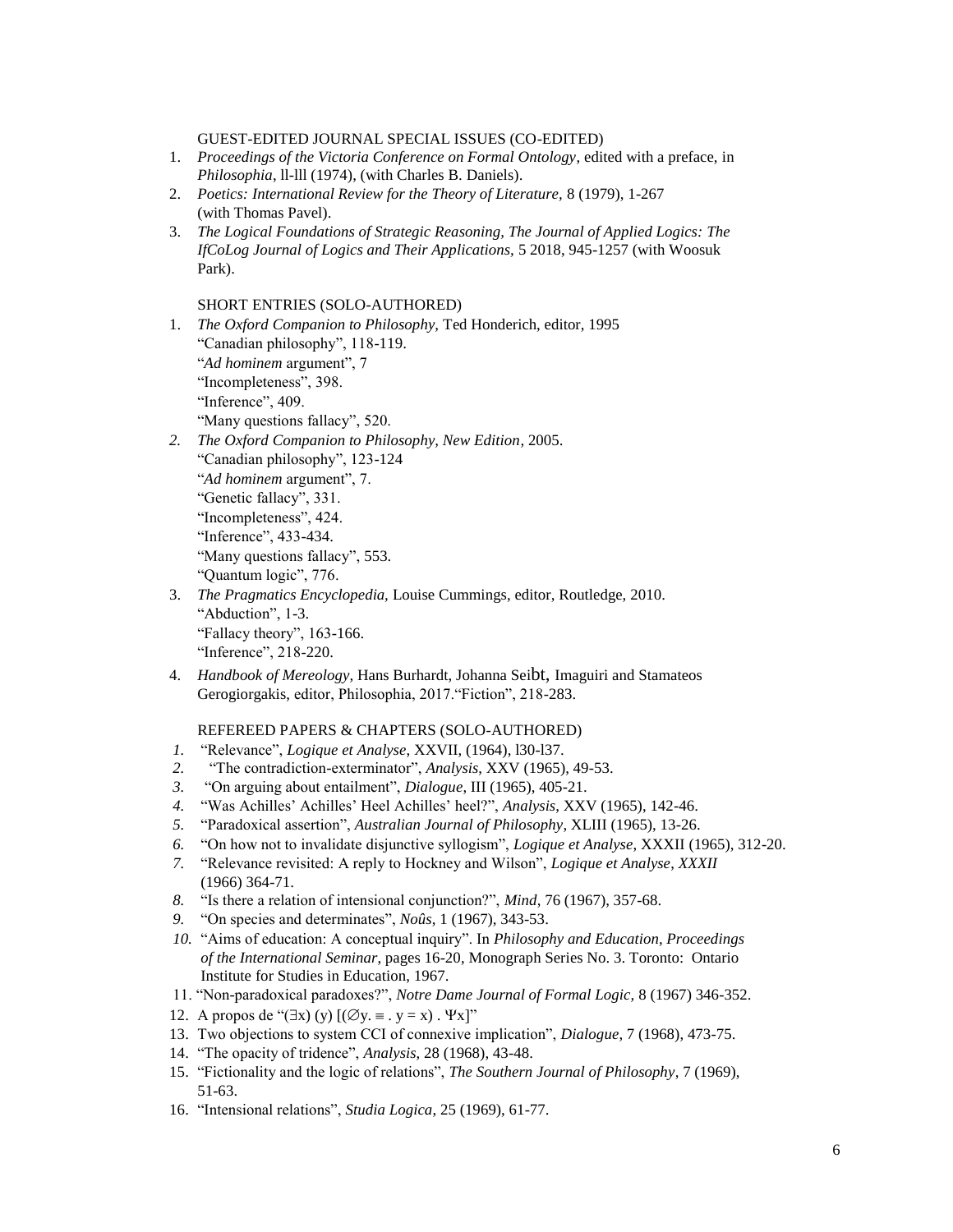- 17. "Predicate ranges", *Philosophy and Phenomenological Research*, 30 (1969), 259-69.
- 18. "The paradoxes of necessitation and ionic entailment", *Critica*, IV (1970), 47-60.
- 19. "Essentialism, self-identity and quantifying in", M.K. Munitz, editor, *Identity and Individuation*, pages 165-188, New York: New York University Press, 1971.
- 20. "Subjunctive conditionals and middling modalities", *Manitoba Modern Languages Bulletin*, VIII (1972), 25-31.
- 21. "Considérations sémantiques sur la logique de la fiction", *Dialogue*, XII (1973), 50-62.
- 22. "None in particular", *Canadian Journal of Philosophy*, II (1973), 379-87.
- 23. "Descriptions, essences and quantified modal logic", *Journal of Philosophical Logic*, II (1973), 304-21.
- 24. "Semantic kinds", *Philosophia*, III (1973), 117-51.
- 25. "Aims of education: A conceptual inquiry". Reprinted in R.S. Peters, editor, *The Philosophy of Education, The Oxford Readings in Philosophy,* pages 29-34. Oxford: The Oxford University Press, 1974.
- 26. "Identity and modality", *Philosophia* V (1975), 69-120
- 27. "Can death be understood?". In John King-Farlow and William Shea, editors. *Value and the Quality of Life,* pages 157-176, New York: Science History Publications, 1976.
- 28. "Los objectivos de la educacion" *Filosofia de la Education*, por R.S. Peters, Fondo de Cultura Economica (Mexico), 1977.
- 29. "The deviance of deviant logic", *Canadian Journal of Philosophy* VII, (1977), 651-666.
- 30. "Can the tale be told? Reflections on the adequacy of pragmatic analyses of fictional discourse", *Canadian Journal of Philosophy*, VIII (1978), 351-354.
- 31. "Meinongean theories of fictional objects", *Journal of Literary Semantics*, 7 (1978), 65- 70.
- 32. "What is informal logic?" In J.A. Blair and R.H. Johnson, editors. *Informal Logic: The First International Conference*, pages 57-68, Point Reyes, CA: Edgepress Publishers, 1980.
- 33. "Formal logic and the logic of argument" (abstract), Abstracts, *6 th International Congress of Logic, Methodology and Philosophy of Science*, section 507 (1981), 209-212.
- 34. "Animadversions and open questions: Reference, inference and truth in fiction", *Poetics*, XI (1982), 553-562.
- 35. "Utilitarian abortion", *Dialogue*, XXIV (1985), 671-682.
- 36. "God, genidentity and existential parity", *Grazer Philosophische Studien*, 25/26 (1986), 181-196.
- 37. "Ad baculum, self-interest and Pascal's wager". In, Frans H. van Eemeren et al., editors, *Argumentation: Across the Lines of Discipline,* pages 343-349, . Dordrecht: Foris Publications, 1987.
- 38. "Is dialectical logic necessary?" [abstract] Proceedings of the Eighth International Congress of Logic, Methodology and Philosophy of Science, Academy of Science of the USSR, Moscow, 368-369, 1987.
- 39. "The universities' role in the economy". In Waris Shere and Ronald Duhamel, editors, *Academic Futures,* pages 162-172, Toronto: OISE Press 1987.
- 40. "The current status and further prospects of the humanities in Canadian universities". In David Wallace, editor, *Tradition and Modernity: Contemporary Perspectives on the Humanities*, pages 12-30, Vancouver: The Institute for Humanities, Simon Fraser University, 1987.
- 41. "Is philosophy progressive?", *Argumentation*, 2 (1988), 157-174.
- 42. "Ideals of rationality in dialogic", *Argumentation*, 2 (1988), 395-408.
- 43. "Rationality ideals and mentality", *Argumentation*, 2 (1988), 419-424.
- 44. "Contributions of humanities research to Canadian society". In B. Abu-Laban and B.G. Rule, editors, *The Human Sciences*, pages 127-141, Edmonton: University ofAlberta1988.
- 45. "The unbearable lightness of truth". In R.E. Jennings, editor, *Facts of the Matter: Essays in Honour of Lawrence Resnick,* pages 99-105, Burnaby: Simon Fraser University, 1988.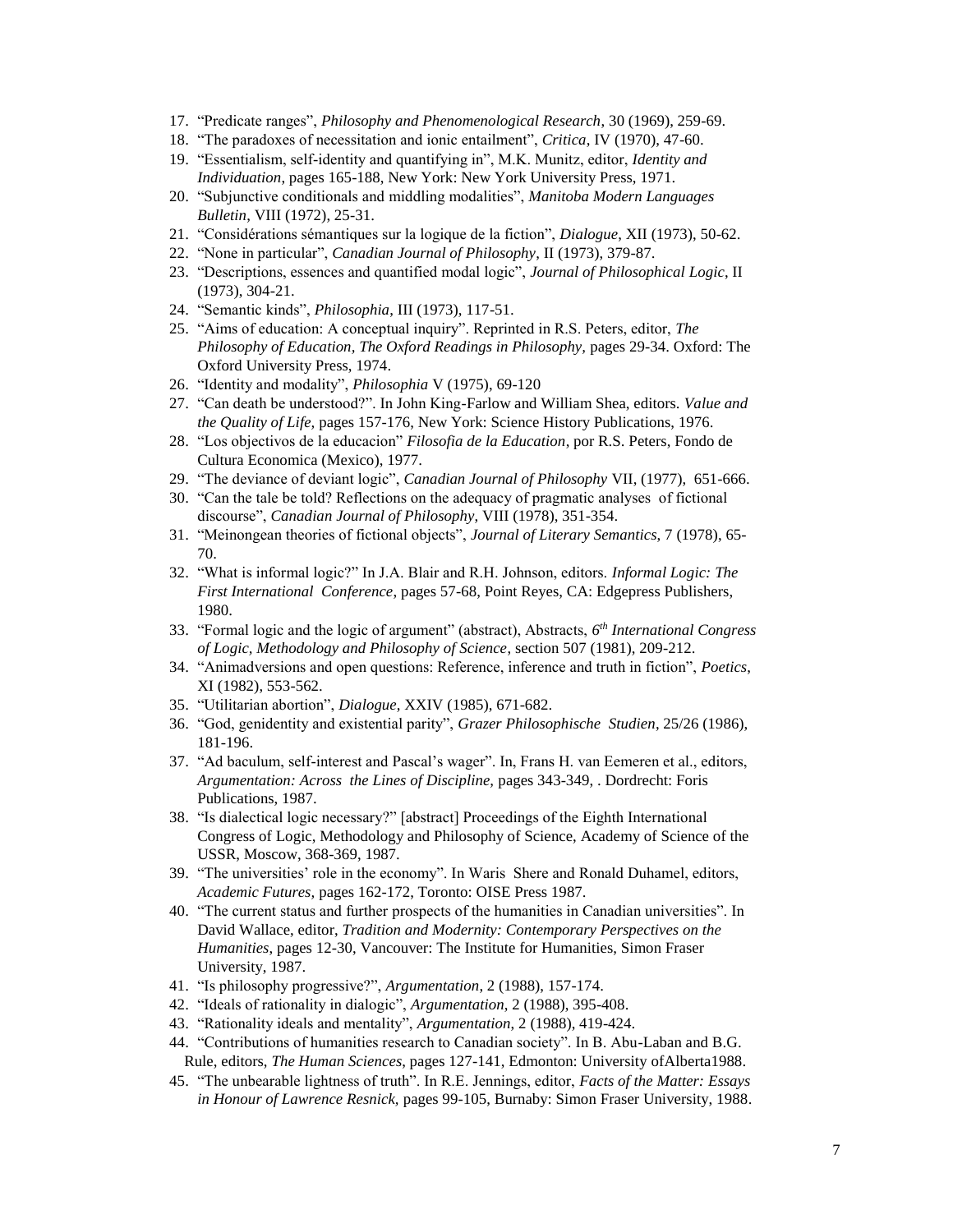- 46. "The Pragma-dialectical approach: A radical departure in fallacy theory", *Bulletin of the International Society for the Study of Argumentation* (1989), 5-15.
- 47. "A critical notice of L. E. Hahn and P. A. Schilpp, editors, *The Philosophy of W.V. Quine*", *Canadian Journal of Philosophy*, 19 (1989), 617-660.
- 48. "The necessity of formalism in informal logic", *Argumentation*, 3 (1989), 149-167.
- 49. "The maladroitness of epistemic TIT FOR TAT", *The Journal of Philosophy*, XXXVI (1989), 324-330.
- 50. "Buttercups, GNP's and quarks: Are fallacies theoretical entities?", *Informal Logic*, X (1989), 67-77.
- 51. "The relevance of relevant logic", in Jean Norman and Richard Sylvan, editors, *Directions in Relevant Logic*, pages 77-86, Dordrecht: Kluwer Academic Publishers, 1989.
- 52. "Maar je rookt zelf toch ook, Pa!", *Tijdschrift voor Taalbeheersing* 13 (1991), 100-107.
- 53. "Pragma-dialectics: A radical departure in fallacy theory", *Communication and Cognition*, 24 (1991), 43-53.
- 54. "Who cares about the fallacies?", in Frans H. van Eemeren et al., editors, *Argumentation Illuminated,* pages 22-48, *.* Amsterdam: SicSat Press, 1992.
- 55. "Critical notice of W.V. Quine, *Pursuit of Truth*", *Canadian Journal of Philosophy*, 22 (1992), 545-570.
- 56. "Apocalyptic relevance", *Argumentation*, 6 (1992), 289-202
- 57. "Public policy and standoffs of force five". In E.M. Barth and E.C.W. Krabbe, editors, *Logic and Politics of Culture,* pages 81-108, Amsterdam: North-Holland, 1992.
- 58. "Missing premisses in pragma-dialectics", *Logique et Analyse* (1993), 129-130, 155-168.
- 59. "Dialectical blindspots", *Philosophy and Rhetoric*, 26 (1993), 251-265.
- 60. "Secundum quid as a research programme". In E. C. W. Krabbe *et al*., editors, *Empirical Logic and Public Debate,* pages 27-36, Amsterdam: Rodopi, 1993.
- 61. "John Locke on arguments ad", *Inquiry*, 13 (1994), 1 and 41-46.
- 62. "Sunny prospects for relevance?" In Ralph H. Johnson and J. Anthony Blair, editors, *New Essays in Informal Logic,* pages 93-104, Windsor, ON: Informal Logic Press, 1994.
- 63. "Is the theoretical unity of the fallacies possible?", *Informal Logic*, XVI (1994), 77-85.
- 64. "Appeal to force". In Hans V. Hansen and Robert Pinto, editors, *Fallacies: Classical and Contemporary Readings*, pages 181-196, University Park, PA: The Pennsylvania State University Press, 1995.
- 65. "Fearful symmetry". In Hans V. Hansen and Robert Pinto, editors. *Fallacies: Classical and Contemporary Readings*, pages 240-250, University Park: The Pennsylvania State University Press, 1995.
- 66. "Deep disagreements and public demoralization". In Dov M. Gabbay and Hans Jurgen Ohlbach, editors. *Practical Reasoning: Springer Notes on Artificial Intelligence,* pages 650-662, Berlin: Springer-Verlag, 1996.
- 67. "Fortress fiction". In C. Mihailescu et al., editors, *Fiction Updated: The Theory of Fictionality and Contemporary Humanities*, pages 39-47, Toronto: University of Toronto Press, 1996.
- 68. "Semantic intuitions". In Johan van Benthem et al., editors, *Logic and Argumentation*, pages 177-208, Amsterdam: North Holland, 1996.
- 69. "Just how stupid is postmodernism?". In D.M. Gabbay et al., editors, *Springer Lecture Notes in Artificial Intelligence: Quantitative and Qualitative Practical Reasoning*, pages 154-158, áBerlin: Springer-Verlag, 1997.
- 70. "A captious nicety of argument: The philosophy of W.V. Quine". In L. E. Hahn, editor, The Philosophy of W.V. Quine, 2<sup>nd</sup> ed., The Library of Living Philosophers, pages 687-725, La Salle, IL: Open Court, 1998.
- 71. "Argumentum ad baculum", *Argumentation* 12 (1998), 493-504.
- 72. "The normative impotence of ideal models". In Hans V. Hansen et al., editors, *Argument and Rhetoric [CD-ROM]*. St. Catharines, Ontario: OSSA, 1998.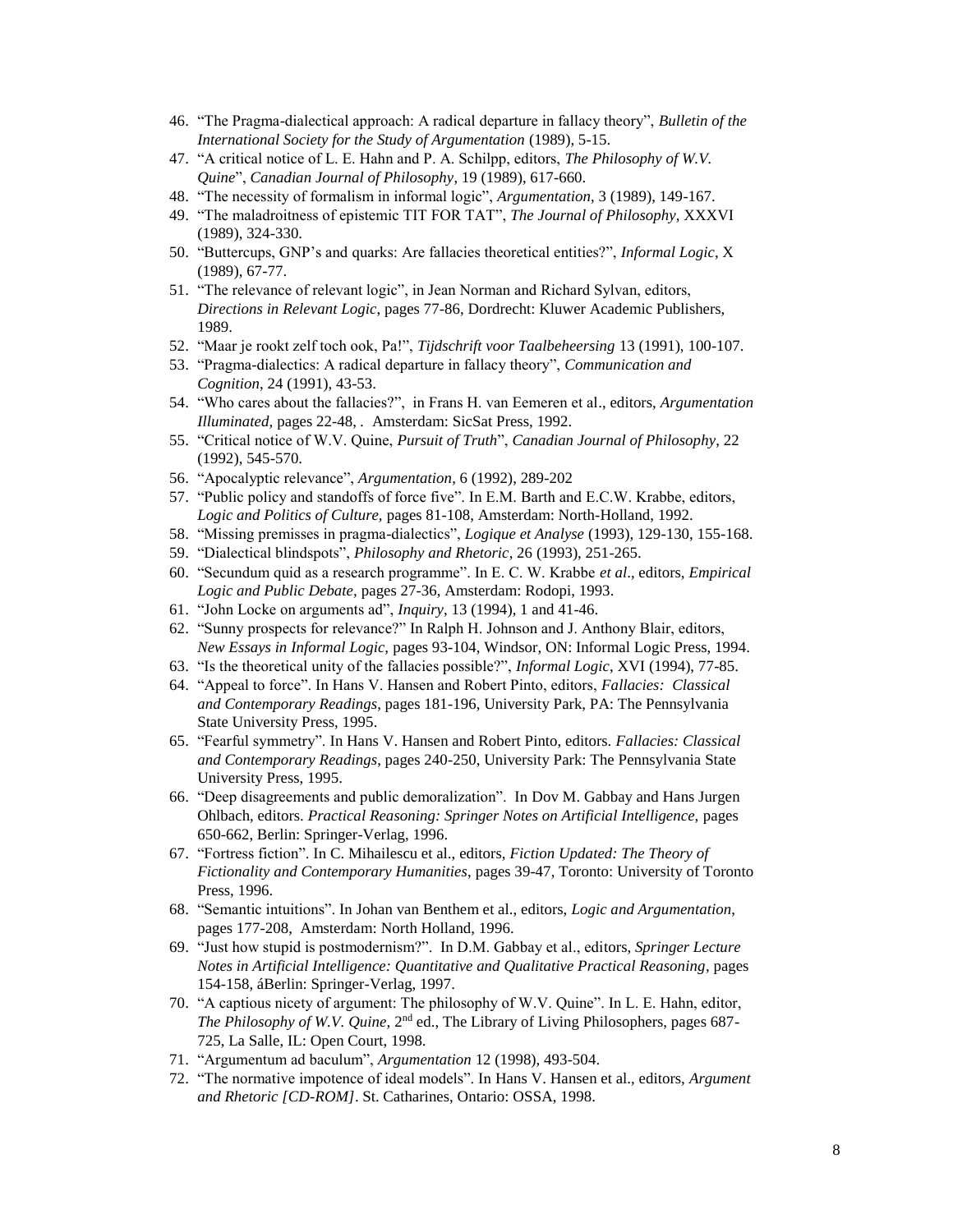- 73. "Comments on Lawrence Powers' '*Ad Hominem Arguments'*". In *Argument and Rhetoric [CD ROM]*. St. Catharines, Ontario: OSSA, 1998.
- 74. "Aristotle", *Argumentation*, 13 (1999), 203-220.
- 75. "John Stuart Mill", *Argumentation*, 13 (1999), 317-334.
- 76. "Antoine Arnauld", *Argumentation*, 13 (1999), 361-374.
- 77. "Augustus DeMorgan", *Argumentation*, 13 (1999), 393*–*397.
- 78. "Peirce's abductive enthusiasms", *Protosociology,* 13 (1999), 117*–*125.
- 79. "Slippery slopes and collapsing taboos" *Argumentation*, 4 (2000), 107*–*134.
- 80. "How philosophical is informal logic?", *Informal Logic,* 20 (2000), 139*–*167.
- 81. "Hasty generalization". In Mark D. Gedney, editor, *Modern Philosophy, The Proceedings of the Twentieth World Congress of Philosophy*, pages 221-232, Philosophy Documentation Center, 2000.
- 82. "Privatized death: Metaphysical discouragements of ethical thinking", *Midwest Studies in Philosophy,* XXIV (2000), 199*–*217.
- 83. "Pluralism about logical consequence: Conflict resolution in logic". In John Woods and Bryson Brown, editors, *Logical Consequence: Rival Approaches,* pages 39-54, Oxford: Hermes Science Publications, 2001.
- 84. "The problem of abduction", *Algemeen Tijdschrift Wijsbegeerte*, 93 (2001), 265*–*272.
- 85. "Has informal logic anything to learn from fuzzy logic?" In Hans V. Hansen and Christopher Tindale, editors, *Argumentation at Century's End [CD ROM],* St. Catharines: OSSA, 2001.
- 86. "Boger on Aristotle's logic". In Hans V. Hansen and Christopher Tindale, editors, *Argumentation at Century's End [CD ROM],* St. Catherines: OSSA, 2001..
- 87. "Standard logics as theories of argument and inference: Deduction". In Dov M. Gabbay, Ralph H. Johnson, Hans Jürgen Ohlbach and John Woods, editors, *Handbook of the Logic Of Argument and Inference: The Turn Toward the Practical,* pages 41-103. Amsterdam: North-Holland, 2002.
- 88. "Speaking your mind: Inarticulateness constitutional and circumstantial". In Christian Campolo and Dale Turner, editors, *Argumentation and Articulation,* a special issue of *Argumentation* 16 (2002), 59–78.
- 89. "A Resource-based approach to fallacy theory". In J. Anthony Blair *et a*l. editors, *Proceedings of the Windsor Conference, Informal Logic at 25*, pages 1-9*.* Windsor, ON: OSSA, 2003.

100. "The economics of paradox", *Australasian Journal of Philosophy*, 83 (2004), pp. 103- 113, 2004.

101. "Dialectical considerations on the logic of contradiction I", *Logic Journal of the IGPL,*  13 (2005), 231-260.

102. "Cognitive yearning and fugitive truth". In Kent A. Peacock and Andrew D. Irvine, editors, Mistakes of Reason: Essays in Honour of John Woods, pages 134-157. Toronto: University of Toronto Press, 2005.

103. "Epistemic bubbles". In Artur d'Avila Garcez et al., editors, *We Will Show Them! Essays in Honour of Dov Gabbay,* volume 2, pages 731-774. London: College Publications, 2005.

104. "Fictions and their logic". In Dale Jacquette, editor, *Handbook of the Philosophy of Science,* edited by Dov M. Gabbay, Paul Thagard and John Woods, volume 5, *Philosophy of Logic,* pages 835-900.Amsterdam: North-Holland, 2006.

105. "Pragma-dialectics reconsidered". In M.A. van Rees and P. Houtlosser, editors, *Considering Pragma-Dialectics,* pages 301-311, Mahwah, NJ: Erlbaum, 2006.

106. "Eight theses reflecting on Stephen Toulmin". In David Hitchcock and Bart Verheij, editors, *Arguing on the Toulmin Model: New Essays in Argument Analysis and Evaluation,* pages 379- 397. Amsterdam: Springer Netherlands, 2006**.**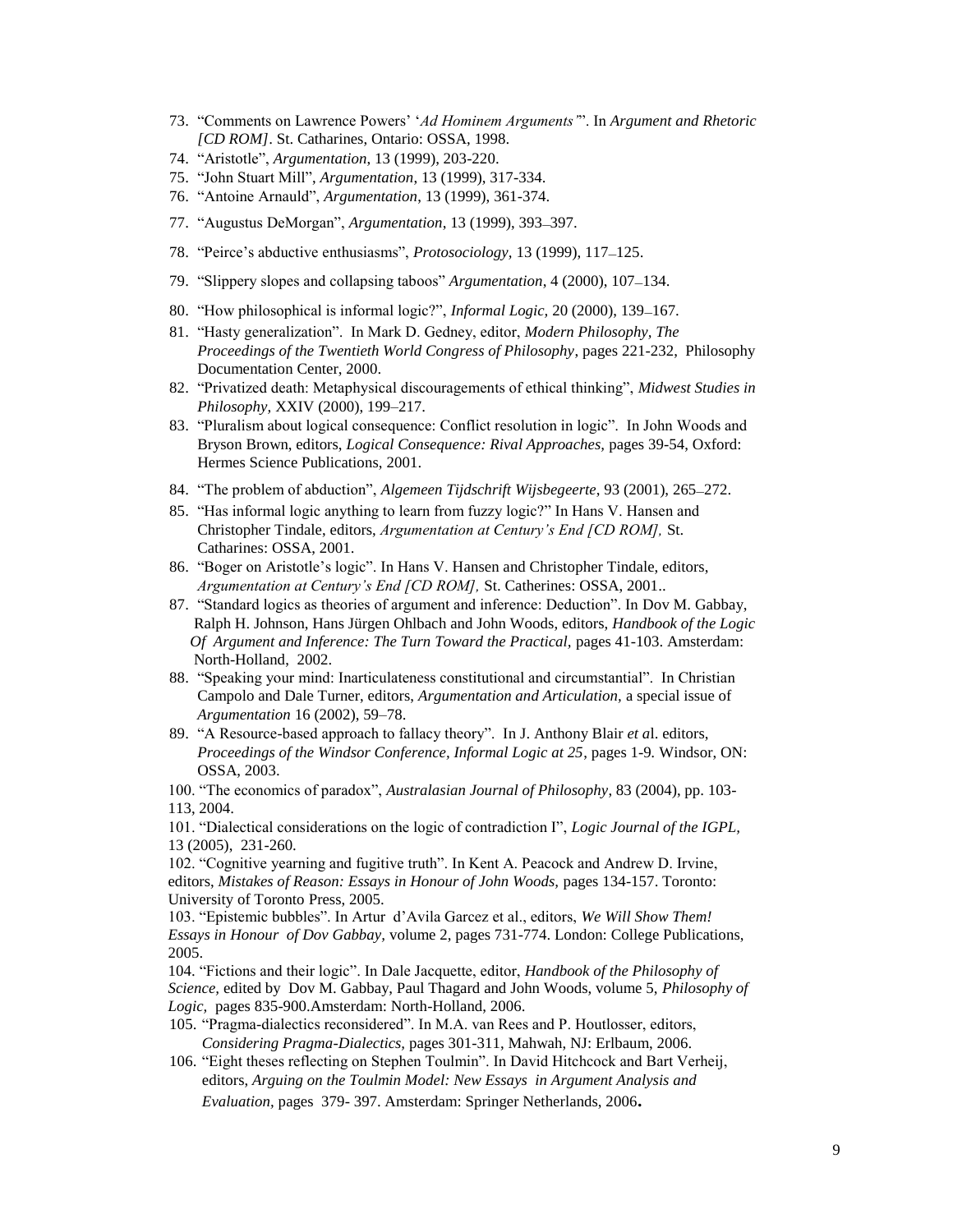- 107. "Lightening up on the ad hominem", *Informal Logic,* 27 (2007), 109-134.
- 108. "Should we legalize Bayes' theorem?". In Hans V. Hansen and Robert C. Pinto, editors, *Reason Reclaimed: Essays in Honor of J. Anthony Blair and Ralph H. Johnson,* pages 257-267. Newport News, VA: Vale Press, 2007.
- 109. "Agendas, relevance and metadialogic ascent", *Argumentation,* 21 (2007), 209-221.
- 110. "The concept of fallacy is empty: A resource-bound approach to error", Lorenzo Magnani and Li Ping, editors, *Model Based Reasoning in Science, Technology and Medicine,* pages 69-90. Berlin and Amsterdam: Springer, 2007.
- 111. "Ignorance and semantic tableaux: Aliseda on Abduction", *Theoria*, 22-23 (2007), 305- 318.
- 112. "Beyond reasonable doubt: An abductive dilemma in criminal law", *Informal Logic,* 28 (2008), 60-70.
- 113. "Rescher on aporetics and consistency". In Robert Almeder, editor, *Rescher Studies. A Collection of Essays on the Philosophical Work of Nicholas Rescher,* pages 493-512. Frankfurt: Ontos Verlag, 2008.
- 114. "Begging the question is not a fallacy". In Cédric Dégremont, Laurent Keiff, Helge Rűkert, editors, *Dialogues, Logics and Other Strange Things: Essays in Honour of Shahid Rahman,* pages 523-544. London: College Publications, 2008.
- 115. "Rescher on "logic and paradox". In Dale Jacquette, editor, *Reason, Method and Value: A Reader on the Philosophy of Nicholas Rescher,* pages 123-145. Heusenstamm: Ontos Verlag, 2009.
- 116. "SE 176a 10-12: Many questions for Julius Moravcsik". In Dagfinn Follesdall and John Woods, editors, *Logos and Language: Essays in Honour of Julius Moravcsik*, pages 211-220.London: College Publications, 2009.
- 117. "Ignorance, inference and proof: Abductive logic meets the criminal law". In Giovanni Tuzet and Damiano Canale, editors, *The Rules of Inference: Inferentialism in Law and Philosophy,* pages 151-185. Milan: Egea, 2009.
- 118. "Default reasoning". In Chris Reed and Christopher Tindale, editors, *Dialectics, Dialogue and Argument,* pages 239-261. London: College Publications, 2010.
- 119. "Life, death and slippery slopes". In Michael Stingl, editor, *The Price of Compassion: Euthenasia and Assisted Suicide*, pages 169-187, Peterborough, ON: Broadview Press, 2010.
- 120. "Making too much of worlds". In *Possible Worlds,* edited by Guido Imaguire and Dale Jacquette, pages 172-217. Munich: Philosophia Verlag, 2010.
- 121. "Abduction and proof: A criminal paradox". In Shahid Rahman *et al.,* editors, *Approaches to Legal Rationality,* pages 217-238. Dordrecht: Springer, 2010.
- 122. "W.V. Quine's 'Two dogmas of empiricism'", *Topoi,* 30 (2011), 87-97.
- 123. "MacColl's elusive pluralism". In Amirouche Moktefi and Stephen Read, editors, *Hugh MacColl After One Hundred Years,* pages 163-189, a special number of *Philosophia Scientiae,* 15 (2011).
- 124. "Whither consequence?", *Informal Logic,* 31 (2011), 318-343, a special number on C. L. Hamblin.
- 125. "Recent developments in abductive logic", *Studies in History and Philosophy of Science*, 42 (2011), 240-244.
- 126. "Cognitive economics and the logic of abduction", *Review of Symbolic Logic*, 5 (2012), 148- 161*.*
- 127. "Semantic penumbra", *Topoi,* 31, (2012), 121-134.
- 128. A history of fallacies in western logic", in Dov M. Gabbay, Francis Jeffry Pelletier and John Woods, editors, *Logic: A History of its Central Concepts,* volume 11 of Gabbay and Woods, editors, *Handbook of the History of Logic,* pages 513-610, Amsterdam: North-Holland, 2012.
- 129. "Epistemology mathematicized", *Informal Logic,* 33 (2013), 292-331.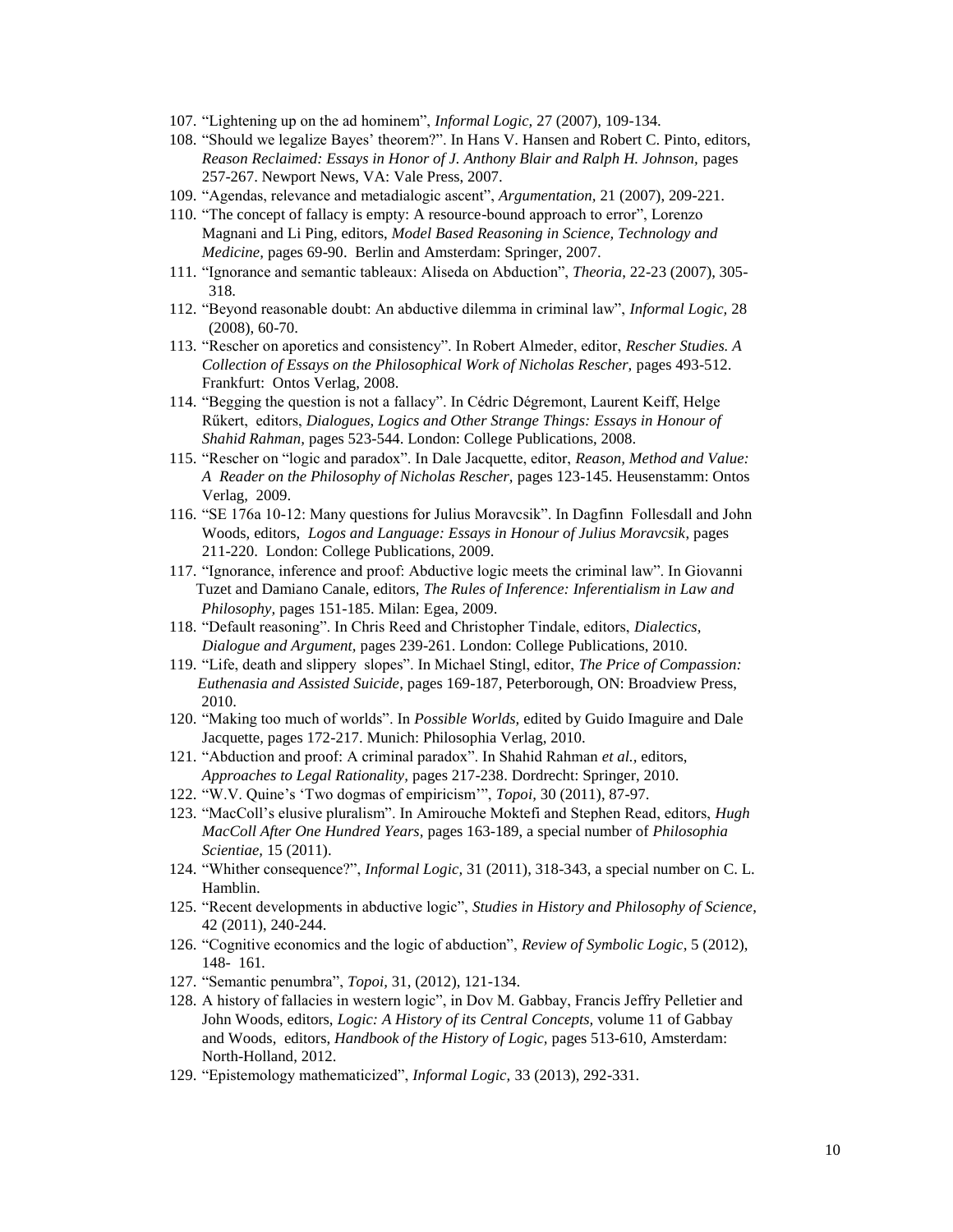- 130. "Ancestor worship in the logic of games. How foundational were Aristotle's contributions?" *The Baltic International Yearbook of Cognition, Logic and Communication* volume 8, Games, Game Theory and Game Semantics, 2013, 1-38, DOI: 10.41 48/1944- 3676.1076, 1-38.
- 131. "Advice on the logic of argument", *Revista de Humanidades de Valparaiso,* 1 (2013), 7- 29.
- 132. "Against fictionalism", in Lorenzo Magnani, editor, *Model-Based Reasoning in Science and Technology, Theoretical and Cognitive Issues,* pages 9-42. Berlin: Springer, 2014.
- 133. "How robust can inconsistency get?" *The IfCoLoG Journal of Logics and Their Applications,* 1 (2014), 177-216.
- 134. "Inconsistency: Its present impacts and future prospects", pages 158-194, in Carl Hewitt and John Woods, editors, *Inconsistency Robustness.* London: College Publications, 2015.
- 135. "Does changing the subject from A to B really provide an enlarged understanding of A?", *Logic Journal of IGPL*, 24 (2016) 456-480.
- 136. "Globalization makes inconsistency unrecognizable", in Gillman Payette, editor, *Shut up he Explained: Essays in Honour of Peter K. Schotch*, Springer in 2016.
- 137. "Required by logic", *The Carrollinian* 28 (2016) 112-124.
- 138."Logic naturalized", in Juan Redmond, Olga Pombo Martins and Ángel Nepomuceno Fernández editors, *Epistemology, Knowledge and the Impact of Interaction,* pages 403-432, Berlin: Springer, 2016.
- 139. "The fragility of argument", in Fabio Paglieri, Laura Bonelli and Silvia Felletti, editors, *The Psychology of Argument: Cognitive Approaches to Argumentation and Persuasion,*  volume 59 of the Studies in Logic series, pages 92-120, London: College Publications.
- 140. "Reorienting the logic of abduction", in Lorenzo Magnani and Tommaso Bertolotti, editors, *Handbook of Model-Based Science,* pages 137-149, Berlin: Springer.
- 141. "Logical approaches to law", in Vincent Hendricks and John Symons, editors, *Handbook of Formal Philosophy,* pp. 721-733. Dordrecht: Springer, 2013.
- 142. "The logical foundations of strategic reasoning: Inconsistency management as a test case for logic", *The IfCoLog Journal of Logics and Their Applications,* (5) 2018, 945-987*.*
- 143. "What strategicians might learn from the common law: Implicit and tacit understanding of the unwritten." *The IfCoLoG Journal of Logics and Their Applications,* (5) August, 2018, 1205-1257.
- 144. "Abduction and inference to the best explanation", in J. Anthony Blair, editor, *The Critical Thinking Book,* Windsor Studies in Argumentation, p. 405-430, 2018.
- 145. "Logical approaches to law", in Sven Ove Hansson and Vincent Hendericks, editors, Esther Michelson Kieldahl, assistant editor, *Introduction to Formal Philosophy,* pages 721-733, Cham: Springer, 2018.
- 146. "An appreciation of Dale Jacquette", *The IfCoLoG Journal of Logics and Their Applications,*  (2018), 3557- 3569.
- 147. "Pretendism in name only", *Analysis,* 78 (2018), 713-718.
- 148. "Formal models", in Federico Puppo, editor, *Informal Logic: A Canadian Approach to Argument,* pages 61-103, Windsor: WSIA, 2019.
- 149. "on the follies of intercourse between models and fictions: A naturalized causal-response diagnosis", in Ángel Nepomuceno-Fernández, Lorenzo Magnani, Francesco J. Salguero-Lamillar, Cristina Barés-Gomez, and Matthieu Fontaine, editors, *Model-Based Reasoning in Science and Technology: Inferential Models for Logic, Language, Cognition and Computation,* pages 337-371, Cham: Springer, 2019.
- 150. "Russell and Aristotle on first principles: A surprising concurrence, in J. Anthony Blair and Christopher W. Tindale, editors, *Rigour and Reason: Essays in Honour of Hans Vilhelm Hansen,* pages 52-86, Windsor: WSIA, 2020.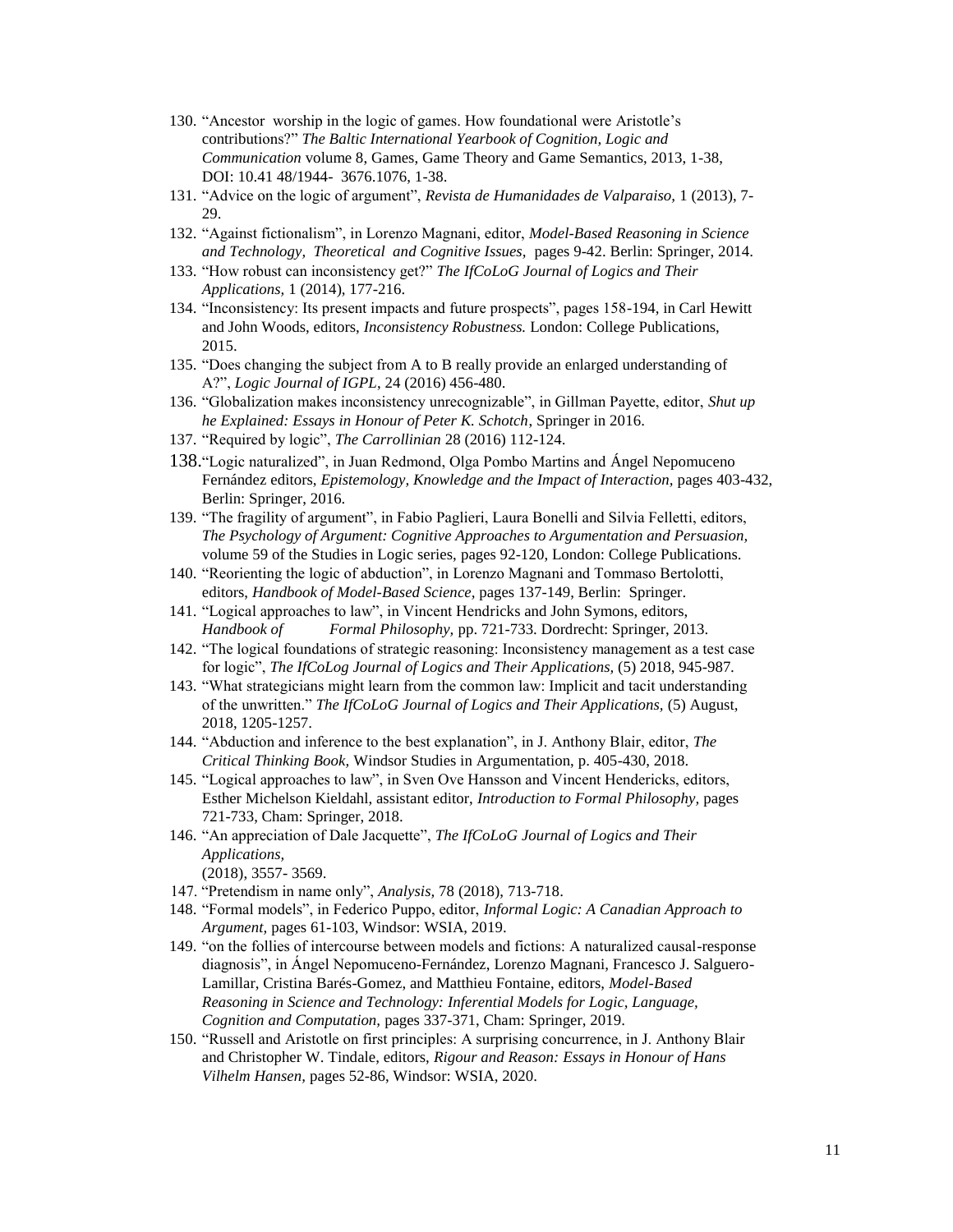- 151. "Mathematical logic as mathematics, not logic: How it got that way", in Jésus Jassos Méndez, Claudio M. Conforti, Elizabet Jasso Méndez, editors, Argumentación y Pensamiento Critíco: *Problemas* y *Discusiones,* pages 13-56, Mexico City: Editorial Torres Asociados – Academia Mexicana de Logica, 2020.
- 152. "Truth in fiction: Rethinking its Logic: A précis", in Dov Gabbay, editor, A Special Issue: Book Symposium on Woods' *Truth in Fiction, The Journal of Applies Logics: The IfCoLoG Journal of Logics and Their Applications,* 7 (2020), 113-126.
- 153. "Douglas Walton: The early years", *The Journal of Applied Logics: The IfCoLoG Journal of Logics and Their Applications,* 8 (2021), 3-30.
- 154. "Logic's naturalistic character", in Melvin Fitting editor, *Selected Topics From Contemporary Logics,* vi, 850, volume 2 of *Landscapes in Logic,* pages 795-850, London: College Publications, 2021.
- 155. "Peirce, Russell and abductive regression", in John R. Shook and Sami Paavola, editors, *Abduction in Cognition and Actions: Logic and Reasoning, Scientific Inquiry, and Social Practice,* pages 129-145, Cham: Springer, 2021.
- 156. "Reasoning and argumentation", in Markus Knuff and Wolfgang Spohn, editors, *The Rationality Handbook,* pages 367-377, Cambridge, MA: MIT Press, 2021.
- 157. "The role of the common in cognitive prosperity: Our command of the unspeakable and unwriteable", *Logica Universalis,* 15 (2021), 399-433.
- 158. "How paradox fares in inconsistency-robust logic and beyond: Computational and naturalized approaches", *Journal of Applied Logics: The IfCoLoG Journal of Logics and Their Applications,* 8 (2021), 2119-2172.

# FORTHCOMING

"Ancient logic today", in Luca Castagnoli, editor, *The Cambridge Companion to Ancient Logic,* Cambridge: Cambridge University Press, in production for 2022.

"How abduction fares in mathematical space", in Lorenzo Magnani, editor, *Handbook on Abductive Cognitive Cognition,* Cham: Springer, in production for 2022.

"Definiphilia and other perils of philosophical method", *Filosofia Maravihosa,* 1 (2020, 1-11, publication delayed.

#### REVIEWS

- 1. "Review of *Philosophical Turnings: Essays in Conceptual Appreciation*", by Paul Ziff, *Philosophy and Phenomenological Research*, 29 (1968) 460.
- 2. Review of *Set Theory*, by Kuratowski and Mostowski, *Philosophy of Science*, Winter (1972), 314-315.
- 3. *Review of With Good Reason* by S. Morris Engel and *Logic and Contemporary Rhetoric* by Howard Kahane, both in *Rhetoric Society Quarterly*, VI (1976), 50-52.
- 4. "Review of Richard A. Wright, Human Values in Health Care", *Ethics*, 98, (1988), 634.
- 5. "Review of W.A. van der Steen and P.J. Thung, *Faces of Medicine*", *Ethics*, 100 (1989), 226.
- 5. "Review of José Benardete's, *Metaphysics*", *History of European Ideas*, 13 (1991), 461.
- 6. Review of Baruch A. Brody, editor, *Suicide and Euthanasia: Historical and Contemporary Themes, Bioethics*, 5 (1991), 346-349.
- 7. Review of Douglas Walton, *Begging the Question: Circular Reasoning as a Tactic of Argumentation"*, *Dialogue*, *XXXVI* (1997), 435-440.
- 8. Review of Richards Starmans, *Logic, Argument, and Commonsense*, *Argumentation* 13 (1999), 399*–*401.

#### REFEREED PAPERS AND CHAPTERS (CO-AUTHORED)

1. "On fallacies", *Journal of Critical Analysis* 5 (1972), 103-111 (with Douglas Walton).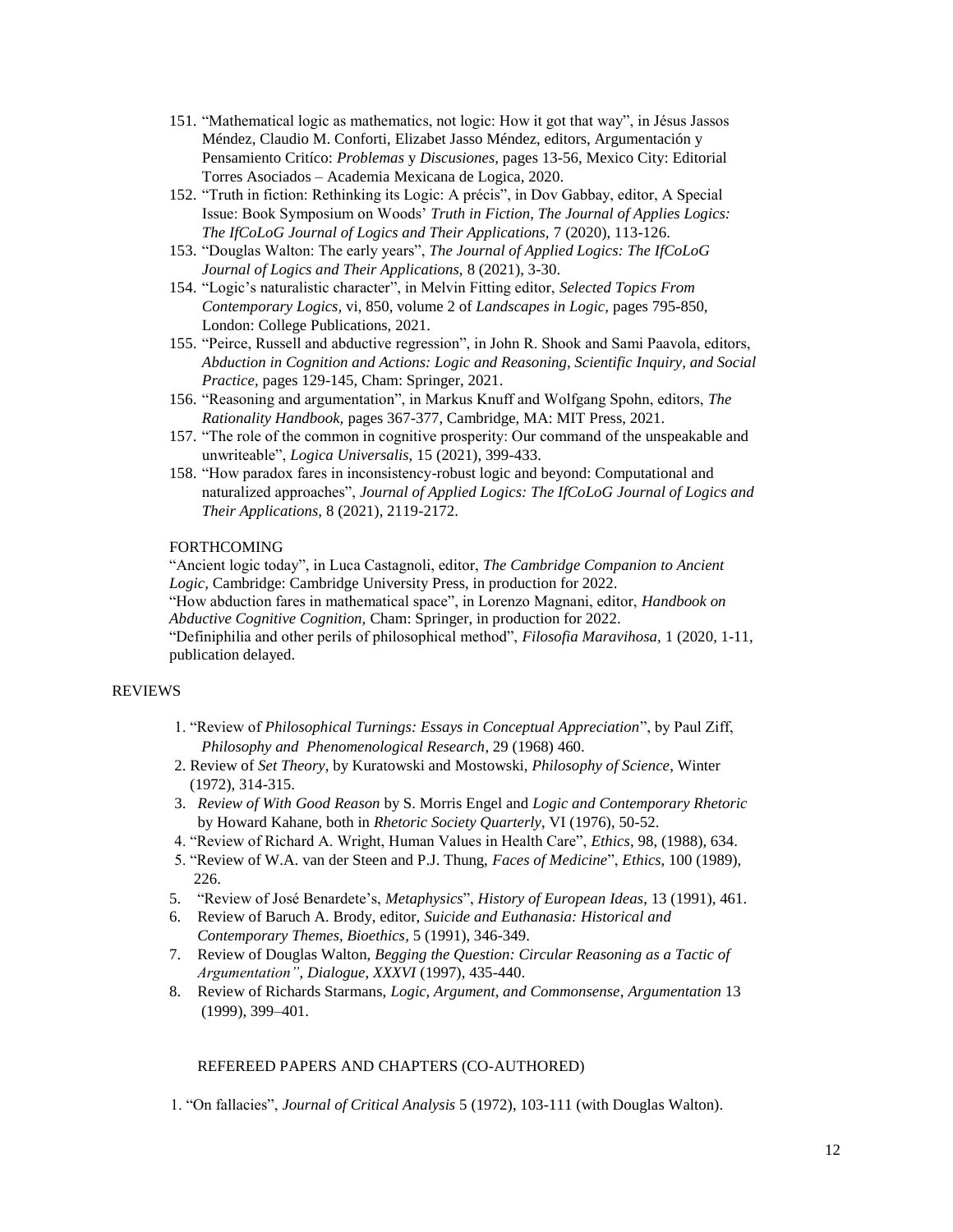2. "*Argumentum ad verecundiam*", *Philosophy and Rhetoric*, 7 (1974), 135-53 (with Douglas Walton).

- 3. "Petitio principii", *Synthese*, 31 (1975), 107-28 (with Douglas Walton).
- 4 "Is the syllogism a petitio principii", *The Mill News Letter*, X (1975), 13-15 (with Douglas Walton).
- 5. "Moral expertise", *Journal of Moral Education*, 5 (1975), 13-18 (with Douglas Walton).
- 6.*"Ad baculum*", *Grazer Philosophische Studien*, 2 (1976), 133-140 (with Douglas Walton).
- 7. "Fallaciousness without invalidity?", *Philosophy and Rhetoric*, 9 (1976), 52-54 (with Douglas Walton
- *8. Ad hominem* contra Gerber", *The Personalist*, 58 (1977), 141-144 (with Douglas Walton)
- 9. *"Post hoc, ergo propter hoc*", *Review of Metaphysics*, XXX (1977), 569-594 (with Douglas Walton).

10. *"Petitio* and relevant many-premised arguments", *Logique et Analyse* (1977), 77-78, 97-11 (with Douglas Walton).

 11."Toward a theory of argument", *Metaphilosophy*, 8 (1977), 298-315 (with Douglas Walton).

- 12. "Composition and division", *Studia Logica*, XXXVI (1977), 381-406 (with Douglas Walton).
- 13.*"Ad hominem*", *Philosophical Forum*, 8 (1978), 1-20 (with Douglas Walton).
- 14.*"Ad ignorantiam*", *Dialectica*, 32, (1978) 87-99 (with Douglas Walton).
- 15. "Arresting circles in formal dialectic", *Journal of Philosophical Logic*, 7 (1978), 73-90 (with Douglas Walton).
- 16. "Laws of thought and epistemic proofs", *Idealistic Studies* IX (1979), 55-65 (with Douglas Walton).
- 17. "Circular demonstration and Geach von-Wright entailment", *Notre Dame Journal of Formal Logic*, XX (1979), 768-772 (with Douglas Walton).
- 18. "Equivocation and practical logic", *Ratio*, XXI, (1979), 31l-43 (with Douglas Walton).
- 19. "Aquivokation und die praktische logik", *Ratio* (German Edition), XXX (1979), 311-43.
- 20. "Puzzle for analysis: Find the fallacy", *Informal Logic Newsletter*, I (1979), 3-4 (with Douglas Walton).
- 21. "Out of the vortex and slush: Reflections on a liberal education". In John Woods and Harold Coward, editors. In *The Importance and Relevance of Humanities in the Present Day*, pages 11-24, Waterloo: Wilfrid Laurier University Press, 1979 (with H.G. Coward).
- 22. "More on fallaciousness and invalidity", *Philosophy and Rhetoric*, 14 (1981), 168-171 (with Douglas Walton).
- 23. "Question begging and cumulativeness in dialectical games", *Noûs*, 16 (1982), 585-605 (with Douglas Walton).
- 24. "The *Petitio*: Aristotle's five ways", *Canadian Journal of Philosophy*, XII (1982), 77-100 (with Douglas Walton).
- 25. "By parity of reasoning", *Informal Logic*, XI (1990), 125-139 (with Brent Hudak).
- 26. "Is the syllogism a petitio principii", *The Mill News Letter*, X (1975), 13-15 (with Douglas Walton).
- 27. "Moral expertise", *Journal of Moral Education*, 5 (1975), 13-18 (with Douglas Walton).
- 28. *"Ad baculum*", *Grazer Philosophische Studien*, 2 (1976), 133-140 (with Douglas Walton).
- 29. "Verdi is the Puccini of music", *Synthese*, 92 (1992), 189-220 (with Brent Hudak).
- 30. "Hintikka on Aristotle's fallacies", *Synthese*, 113 (1997), 217-239 (with Hans V. Hansen).
- 31. *"Ad baculum* is not a fallacy". In Frans H. van Eemeren et al., editors, *Proceedings of the Fourth International Conference of the International Society for the Study of Argumentation, pages 221-224,* Amsterdam: Sic Sat, 1999, (with Dov Gabbay).
- 32. "Cooperate with your logic ancestors", *Journal of Logic, Language and Information,* 8 (1999), iii*–*v (with Dov M.Gabbay.)
- 33. "Editorial", *Journal of Logic and Computation*, 10 (2000), 1*–*3 (with Dov M. Gabbay).
- 34. "Non-cooperation in dialogue logic: Getting beyond the Goody Two-shoes model of argument", *Synthese,*  127 (2001), 161-186 (with Dov M. Gabbay).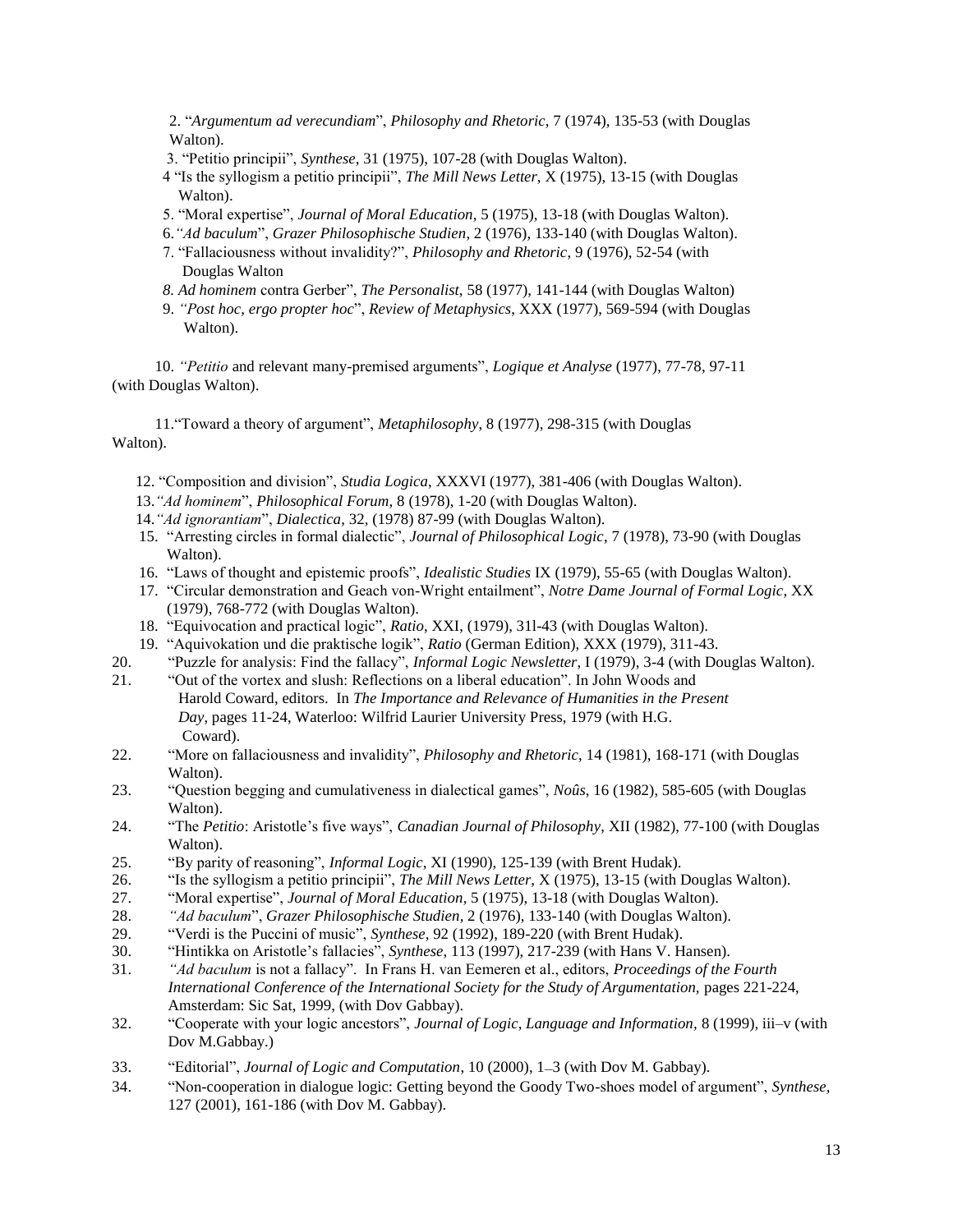- 35. "The new logic", *The Logic Journal of the IGPL*, 9 (2001), 157*–*190 (with Dov M. Gabbay).
- 36. "More on non-cooperation in dialogue logics", *The Logic Journal of the IGPL* 9 (2001), 305324 (with Dov M. Gabbay).
- 37. "Formal approaches to practical reasoning: A survey". In Dov M. Gabbay, Ralph H. Johnson, Hans Jürgen Ohlbach and John Woods, editors, *Handbook of the Logic of Argument and Inference: The Turn Toward the Practical*, volume 1 of the series *Studies in Logic and Practical* Reasoning, pages 449-481, Amsterdam: North-Holland (with Dov M. Gabbay).
- 38. "Logic and the practical turn". In Dov M. Gabbay, Ralph H. Johnson, Hans Jürgen Ohlbach and John Woods*,* editors, *Handbook of the Logic of Argument and Inference: The Turn Toward the Practical*, pages 1-39, Amsterdam: North-Holland (with Ralph H. Johnson, Dov M. Gabbay and Hans Jürgen Ohlbach).
- 39. "Belief contraction, anti-formulae and resource overdraft: Part I Deletion in resource bounded logics", *Logic Journal of IGPL,* 10 (2002), 601–652 (with Dov M. Gabbay and Odinaldo Rodrigues).
- 40. "Controlled revision: A preliminary account", *Journal of Logic and Computation*, 13 (2003), 5–27 (with Dov M. Gabbay and Gabriella Pigozzi).
- 41. "Normative models of rational agency", *Logic Journal of the IGPL,* 11 (2003), 597-613 (with Dov M. Gabbay).
- 42. "A Resource-based approach to fallacy theory". In J. Anthony Blair *et a*l. editors, *Proceedings of the Windsor Conference, Informal Logic at 25*, pages 1-9*.* Windsor, ON: OSSA, 2003.
- 43. "The law of evidence and labelled deductive systems", *PhiNews,* 4 (2003), 5-46 (with Dov M. Gabbay).
- 44. The subtleties of Aristotle on non-cause." *Logique et Analyse*, 176 (2004), 395-415, (with Hans V. Hansen).
- 45. "The logic of fiction". In Dov M. Gabbay and F. Guenthner, editors, *Handbook of Philosophical Logic*, 2<sup>nd</sup> revised edition, pages 241-316, Dordrecht and Boston: Kluwer, 2004 (with Peter Alward).
- 46. "Quantum logic and the unity of science". In Shahid Rahman, J.M. Torres, J.P. van Bendegem, and Dov M. Gabbay, editors, *Logic, Epistemology and the Unity of Science,* pages 257-287. Dordrecht and Boston: Kluwer, 2004 (with Kent Peacock).
- 47. "Belief contraction anti-formulae and resource overdraft: Part II". In Shahid Rahman, J.M. Torres, J.P. van Bendegem and Dov M. Gabbay, editors, *Logic, Epistemology and the Unity of Science*, pages 291-326. Dordrecht and Boston: Kluwer, 2004, (with Dov M. Gabbay and Odinaldo Roderigues).
- 48. "Aristotle's Early Logic". In Dov M. Gabbay and John Woods, editors, *Greek, Indian and Arabic Logic,*  volume 1 of the *Handbook of the History of Logic,* pages 27-99*.* Amsterdam: North-Holland, 2004 (with Andrew Irvine).
- 49. "Temporal dynamics of support and attack networks: From argumentation to zoology". In Dieter Hutler and Werner Stephan, editors, *Mechanizing Mathematical Reasoning: Essays in Honor of Jörg Siekmann on the Occasion of His 60th Birthday,* pages 59-98, Berlin and Heidelberg: Springer-Verlag, 2005 (with Howard Barringer and Dov Gabbay)
- 50. "Filtration structures and the cut down problem for abduction". In Kent A. Peacock and Andrew D. Irvine, editors, *Mistakes of Reason: Essays in Honour of John Woods*, pages 398-417. Toronto: University of Toronto Pres, 2005 (with Dov Gabbay).
- 51. "The practical turn in logic". In Dov M. Gabbay and F. Guenthner, editors, *Handbook of Philosophy of*  Logic, 2<sup>nd</sup> edition, vol. 13, pages 15-122, Dordrecht and Boston: Kluwer, 2005. (with Dov M. Gabbay)
- 52. "Context-dependent abduction, relevance and context", *Journal of Philosophical Logic*, 35 (2006), 65-81. Amsterdam: Springer (with Dov M. Gabbay and Rolf Nossum).
- 53. "Formal models of abduction". In Lorenzo Magnani, editor, *Model Based Reasoning in Science and Engineering,* pages 301-309, London: College Publication, 2006 (with Dov Gabbay).
- 54. "Advice on abductive logic", *Logic Journal of IGPL,* 14 (2006), 189-219 (with Dov M. Gabbay).
- 55. "Abductive reasoning in neural-symbolic systems", *Topoi* 26 (2007) 37-49 (with Artur d'Avila Garcez, Dov M. Gabbay and Oliver Ray).
- 56. "The resource-origins of nonmonotonicity", *Studia Logica*, 88, (2008) 88-112*.* (with Dov Gabbay).
- 57. "Probability in the law: A plea for not making do". In Cédric Dégremont *et al.*, editors, *Dialogues, Logics and Other Strange Things: Essays in Honour of Shahid Rahman* pages 149-188. London: College Publications, 2008 (with Dov Gabbay).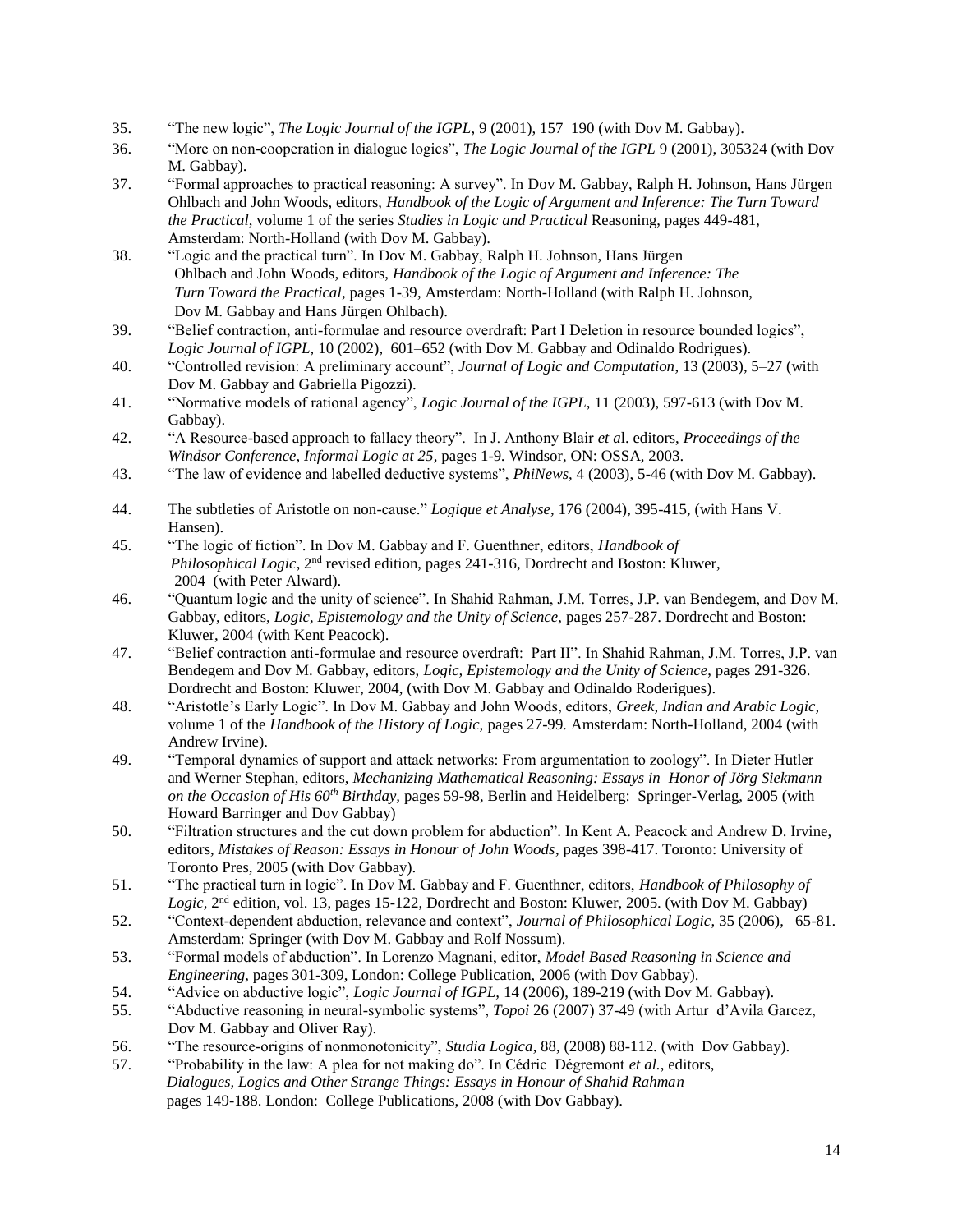- 58. "Network modalities", In G. Gross and K.U. Schulz, editors *Linguistics, Computer Science and Language Processing: Festschrift for Franz Guenthner on the Occasion of his 60th Birthday*, pages 70-102, Tributes Series 6, London: College Publications, 2008 (with Howard Barringer and Dov M. Gabbay).
- 59. "Fallacies as cognitive virtues". In Ondrej Majer, Ahti-Veikko Pietarinen, and Tero Tudenheimo, editors, *Games: Unifying Language, Logic and Language,* volume 15 of Shahid Rahman and John Symons editors, *Logic, Epistemology and the Unity of Science,* pages 57- 98, Amsterdam: Springer, 2009 (with Dov Gabbay).
- 60. "A quantum logic of down below". In Kurt Engesser, Dov M. Gabbay, and D. Lehmann, editors, *Handbook of Quantum Logic and Quantum Structures,* volume 2*,* pages 625-660. Amsterdam: Elsevier, 2009 (with Peter Bruza and Dominic Widdows).
- 61. "Quantum collapse in semantic space: Interpreting natural language argumentation", *Proceedings of Quantum Integration 09*, pages 59-80. London: College Publications, 2009 (with Peter Bruza).
- 62. "Psychologizing the semantics of fiction", *Methodos,* online April, 2010 (with Jillian Isenberg).
- 63. "Unifying the fictional". In John Woods, editor, *Fictions and Models: New Essays,* pages 345- 388, Munich: Philosophia Verlag, 2010 (with Alirio Rosales).
- 64. "The law of evidence and labeled deduction". In Shahid Rahman *et al.,* editors, *Approaches to Legal Rationality,* pages 295-331. Dordrecht: Springer, 2010 (with Dov Gabbay).
- 65. "Relevance in the law: A logical perspective". In Shahid Rahman *et al.,* editors, *Approaches to Legal Rationality,* pages 261-289. Dordrecht: Springer, 2010 (with Dov Gabbay).
- 66. "Logic and the Law: Crossing the lines of discipline". In Shahid Rahman *et al.,* editors, *Approaches to Legal R*ationality, pages 165-202. Dordrecht: Springer, 2010 (with Dov Gabbay).
- 67. "Enthymematic parsimony", *Synthese*, 178 (2011), 461-501 (with Fabio Paglieri).
- 68. "Virtuous distortion in model-based science". In Lorenzo Magnani, Walter Carnielli, and Claudio Pizzi, editors, *Model-Based Reasoning in Science and Technology: Abduction, Logic and Computational Discovery,* pages 3-30, Berlin: Springer, 2011 (with Alirio Rosales).
- 69. "Enthymemes: From resolution to reconstruction", *Argumentation,* 25 (2011), 127-139 (with Fabio Paglieri).
- 70. "Temporal argumentation networks", *Argumentation and Computation,* 2-3 (2012), 143-202 with Howard Barringer, Dov M. Gabbay.
- 71. "Modal argumentation networks", *Argumentation and Computation,* 2-3 (2012), 203-227 (with Howard Barringer, Dov M. Gabbay).

## FORTHCOMING

"Number, identity and truth: Benacerrafian reflections", under consideration (with Alirio Rosales).

# **SCHOLARLY PAPERS, LECTURES AND ADDRESSES**

Since 1962, lectures and addresses, mainly invited on the various subjects noted in the Publications List, at the following places:

| $\lt$ | University of Toronto    | $\lt$   | Canadian Philosophical           | $\,<\,$ | Federal University of Bern  |
|-------|--------------------------|---------|----------------------------------|---------|-----------------------------|
| $\lt$ | University of Waterloo   |         | Assoc. (Halifax, Sherbrooke,     | $\lt$   | University of Pennsylvania  |
| $\lt$ | University of Guelph     |         | Quebec City, Montreal,           | $\,<\,$ | University of Zurich        |
| $\lt$ | University of Calgary    |         | Winnipeg, Vancouver,             | $\,<\,$ | University of Florence      |
| $\lt$ | University of Western    |         | Toronto)                         | $\,<\,$ | <b>Brooklyn College</b>     |
|       | Ontario                  | $\,<\,$ | University of California at      | $\,<\,$ | Gregorian University,       |
| $\lt$ | University of Michigan   |         | Irvine                           | $\,<\,$ | Rome                        |
| $\lt$ | <b>Trent University</b>  | $\,<\,$ | Pomona College                   | $\,<\,$ | University of Southern      |
| $\lt$ | University of California | $\,<\,$ | <b>Claremont Graduate School</b> |         | California                  |
|       | at Santa Barbara         | $\,<\,$ | Queen's University               | $\,<\,$ | University of California at |
| $\lt$ | Arizona State            | $\,<\,$ | Congress for Logic,              |         | Los Angeles                 |
|       |                          |         | Methodology and                  |         |                             |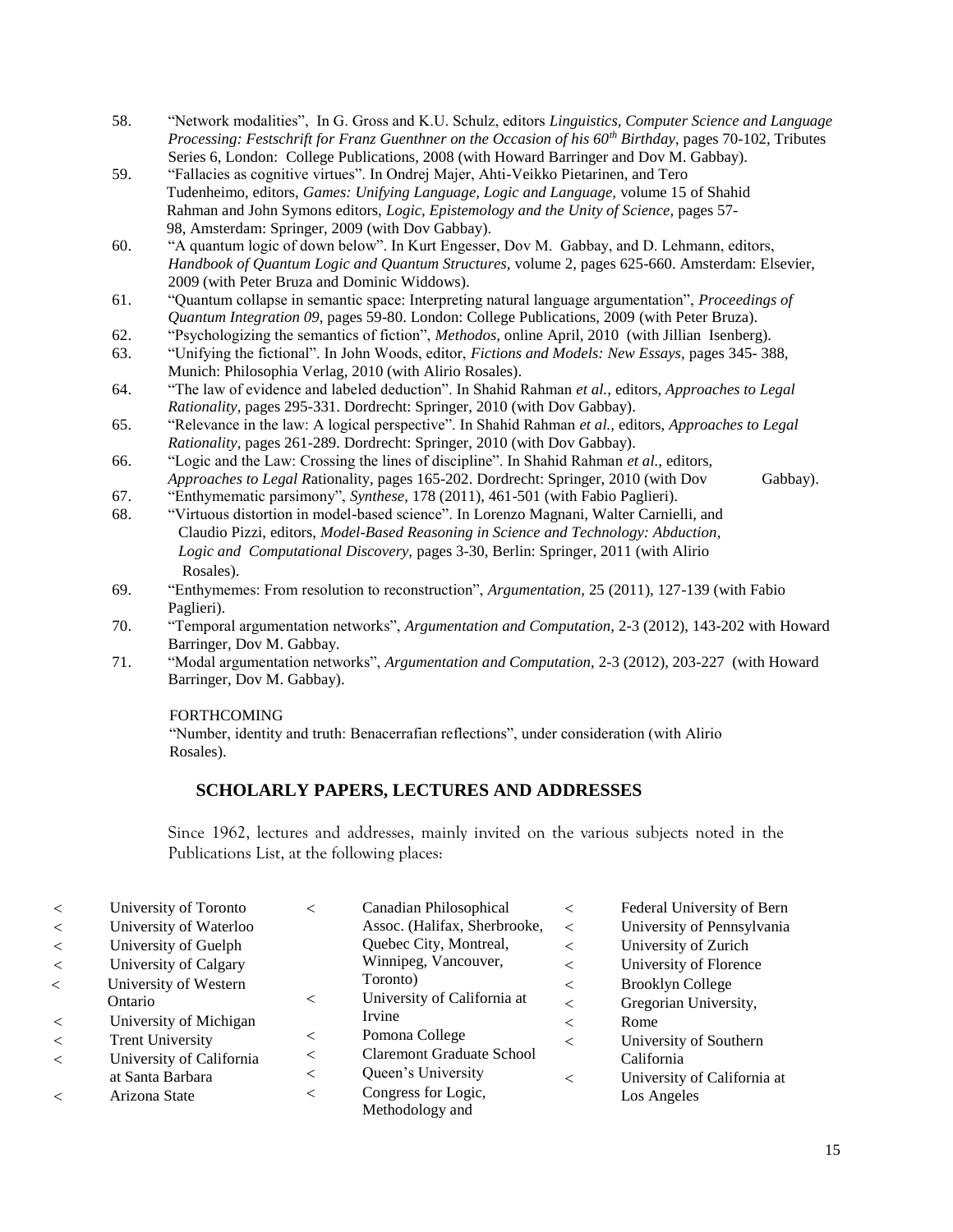|                | University                 |                          |
|----------------|----------------------------|--------------------------|
| $\,<$          | University of California   |                          |
|                | at Berkeley                |                          |
| $\,<$          | <b>Stanford University</b> |                          |
| $\,<$          | Laurentian University      |                          |
| $\lt$          | New York University        |                          |
| $\lt$          | <b>Simon Fraser</b>        | $\,<$                    |
|                | University                 |                          |
| $\,<$          | University of British      | $\,<$                    |
|                | Columbia                   |                          |
| $\,<$          | University of Victoria     |                          |
| $\lt$          | University of Portland     |                          |
| $\lt$          | University of Alberta      | $\,<$                    |
| $\overline{<}$ | University of              | $\,<$                    |
|                | Washington                 | $\,<$                    |
| $\,<$          | University of North        | $\lt$                    |
|                | Carolina at Chapel Hill    |                          |
| $\,<$          | Université de Montréal     | $\,<$                    |
| $\lt$          | <b>Indiana University</b>  | $\lt$                    |
| $\lt$          | Jagellonian University,    | $\,<$                    |
|                | Krakow, Poland             |                          |
| $\,<$          | Université de Génève       |                          |
| $\lt$          | Harvard University         |                          |
| $\lt$          | <b>Oxford University</b>   | $\,<$                    |
| $\overline{<}$ | University of Utrecht      | $\lt$                    |
| $\lt$          | University of Leiden       | $\,<$                    |
| $\,<$          | The Canadian South         | $\,<$                    |
|                | West Logic Group           |                          |
|                | (Seattle)                  | $\,<$                    |
| $\,<$          | Max Planck Institute,      | $\,<$                    |
|                | Saarbrucken, Dagstühl      | $\,<\,$                  |
| $\,<$          | Université de Nancy-       |                          |
|                | Charles de Gaulle          | $\,<$                    |
| $\lt$          | Wayne State University     | $\,<$                    |
| $\lt$          | <b>Western Canadian</b>    |                          |
|                | Philosophical              | $\,<$                    |
|                | Association (Edmonton,     |                          |
|                | Calgary, Regina,           | $\,<$                    |
|                | Victoria, Vancouver,       | $\,<$                    |
|                | Lethbridge, Saskatoon,     |                          |
|                | Winnipeg).                 | $\,<$                    |
|                | University of Hawaii       | $\lt$                    |
|                | <b>Montclair State</b>     | $\overline{\phantom{a}}$ |
|                | University                 | $\lt$                    |
| $\lt$          | King's College, London     | $\overline{a}$           |
|                |                            | $\overline{\phantom{a}}$ |
| $\overline{<}$ | Lateran Pontifical         | $\lt$                    |
|                | University, Rome           |                          |
| $\,<$          | University of Riga         |                          |
| $\overline{<}$ | MBR (Model-Based           |                          |
|                | Reasoning) Pavia, Sestri   | $\,<$                    |
|                | Levante, Italy,            | $\,<$                    |
|                |                            |                          |

Philosophy of Science (University of Western Ontarion, University of Hannover, Moscow University, Université de Nancy, Charles de Gaulle) University of Illinois at Chicago Circle American Philosophical Association (San Francisco, Portland, Chicago, New York, Boston, Washington) City University of New York University of Lethbridge University of Windsor University of College, London University of Ottawa Columbia University Society for Exact Philosophy (Edmonton, Victoria, Montreal, Bloomington, Lethbridge, Vancouver) Carnegie -Mellon University University of Vienna McMaster University Nicholas Copernicus University, Torun, Poland University of Hannover Charles University, Prague The Netherlands Institute for Advanced Study Imperial College, London Université de Charles de Gaulle, Lille Lingnan University, Hong Kong Ins titute Jean Nicod, Paris New York Logic Group, CUNY Graduate Center Heriot -Watt University MIT York University Swarthmore College University of Pavia < University of Tilburg The Colombian Philosophical Society, Cartagena Rosario University, Bogotá

 University of Regina Cambridge University Barnard College Kenyon College Trinity College, Dublin Ryerson Polytechnical Institute University of Munich University of Amsterdam University of Groningen Brock University University of Tilburg Humboldt University, Berlin Brock University Free University of Berlin Free University of Brussels Hunter College, CUNY Moscow State University University of Sussex Hungarian Academy of Science, Budapest American Speech Communication Association (Chicago) Carleton University Centre for Rhetorical Studies Université de Lyon (Lumière II) University of Nijmegen Royal Netherlands Academy Ėcole Normale de la Philosophie des Sciences et Techniques, Paris University of Cape Town European Summer School for Logic, Language and Information, Utrecht and Birmingham Cognitive Science Society, Chicago and Amsterdam Universite du Litteral, Boulogne -sur -Mer Sun Yat -sen University South China Normal University University of Konstanz University of Istanbul

Seville, España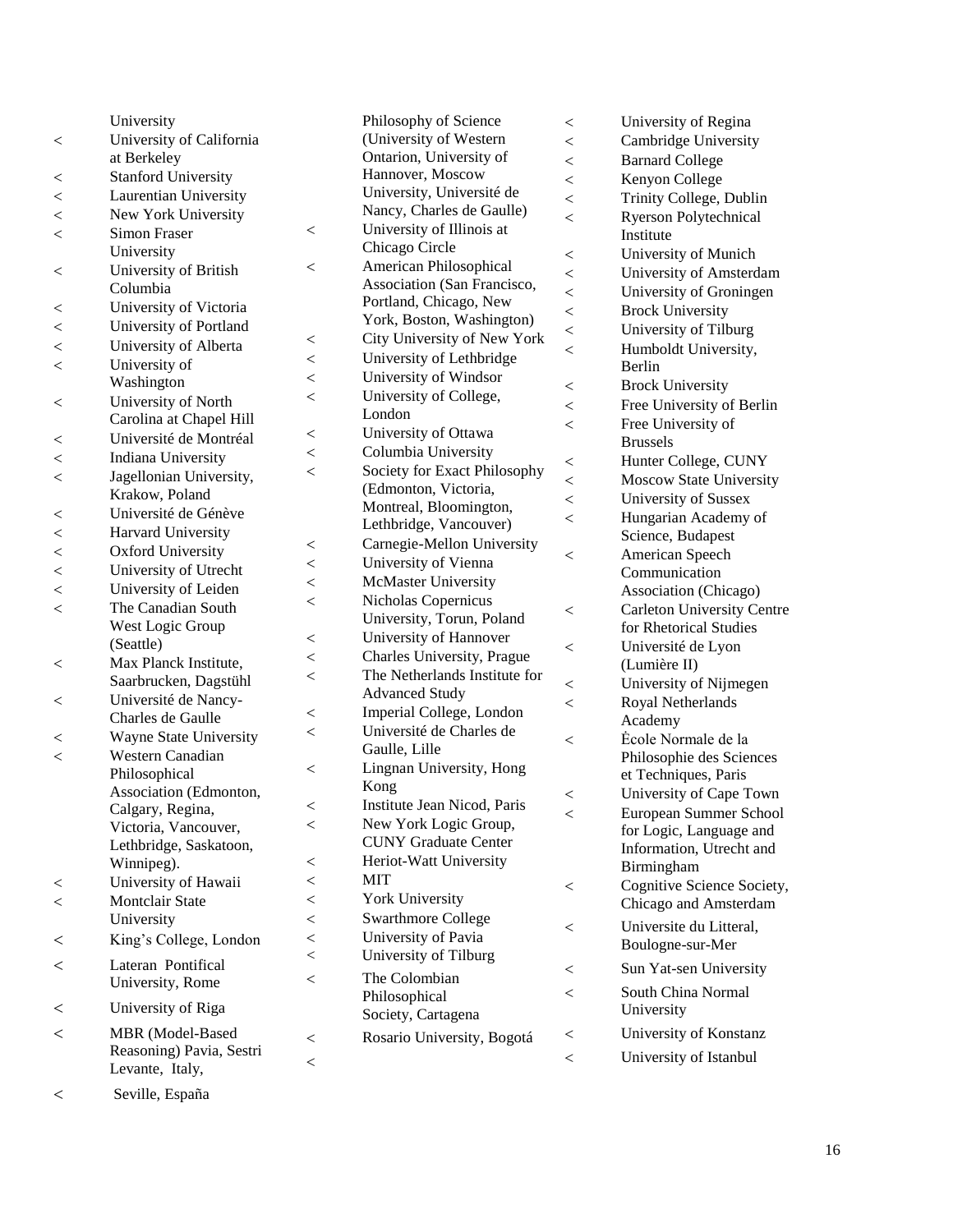## **Administrative, Professional and Service Appointments**

|           | 2020-2022 Vice-president, Charles S. Peirce Society, President, Charles S. Peirce Society, Past-President, Charles S. |
|-----------|-----------------------------------------------------------------------------------------------------------------------|
|           | Peirce Society.                                                                                                       |
|           | 2006-2007 Executive Council of the Network for the Study of Reasoning, a SSHRC Cluster                                |
|           | Group                                                                                                                 |
| 2003      | Ontario Council on Graduate Studies, External Appraiser of the                                                        |
|           | Philosophy M.A., University of Windsor                                                                                |
| 2001      | Chair, Unit Review Committee for the Department of Philosophy and                                                     |
|           | Classics, University of Regina                                                                                        |
| 1998-00   | Past President of the Academy of Humanities and Social Sciences of                                                    |
|           | the Royal Society of Canada                                                                                           |
| 1996-98   | President of the Academy of Humanities and Social Sciences of the                                                     |
|           | Royal Society of Canada                                                                                               |
| 1996-98   | Vice-President, the Royal Society of Canada                                                                           |
| 1997-2002 | Chair, Department of English, University of Lethbridge                                                                |
| 1994-99   | Chair, Department of Modern Languages, University of Lethbridge                                                       |
| 1991-2002 | Chair, Department of Philosophy, University of Lethbridge                                                             |
| 185-86    | Chair, Universities Coordinating Council of Alberta                                                                   |
| 1981-82   | President, Canadian Federation for the Humanities                                                                     |
| 1979-86   | President and Vice-Chancellor, University of Lethbridge                                                               |
| 1976-79   | Dean of the Faculty of Humanities, University of Calgary                                                              |
| 1975-76   | Associate Dean of the Faculty of Arts and Science, University of                                                      |
|           | Victoria                                                                                                              |
| 1974-75   | Chair, Creative Writing, University of Victoria                                                                       |
|           | Chair, Department of Philosophy, University of Victoria                                                               |
|           |                                                                                                                       |

## Editorial Appointments

|  | 2021- Editor, Logic and Law, Monograph Series, College Publications, London. |  |  |  |
|--|------------------------------------------------------------------------------|--|--|--|
|  |                                                                              |  |  |  |

- **2012-** Editor, *History of Logic*, Monograph Series College Publications London.
- **2013-** Area Editor, *Journal of Applied Logics, IFCoLoG Journal of Logics and* *Their Applications* College Publications London
- **2015-** Editor, *Law and Society-* Monograph Series, College Publications London
- **<sup>2012</sup>** Editorial Board, *Studies in Applied Philosophy, Epistemology and* *Rational Ethics,* Monograph Series, Springer Berlin.
- **2007-** Editor, *Logic and Cognitive Systems*  Monograph Series, College Publications London
- **2007-** Managing Editor, *Studies in Logic and Argumentation* Monograph Series, College Publications London
- **2006-** Editorial Board, *Logic Journal of the IGPL* Oxford
- **2003-** Area editor, *Journal of Logic and Computation*
- **2003-** Editorial Board*, Journal of Academic Ethics* Springer

**2002-2007** Editor, *Studies in Logic and Practical Reasoning*, Monograph